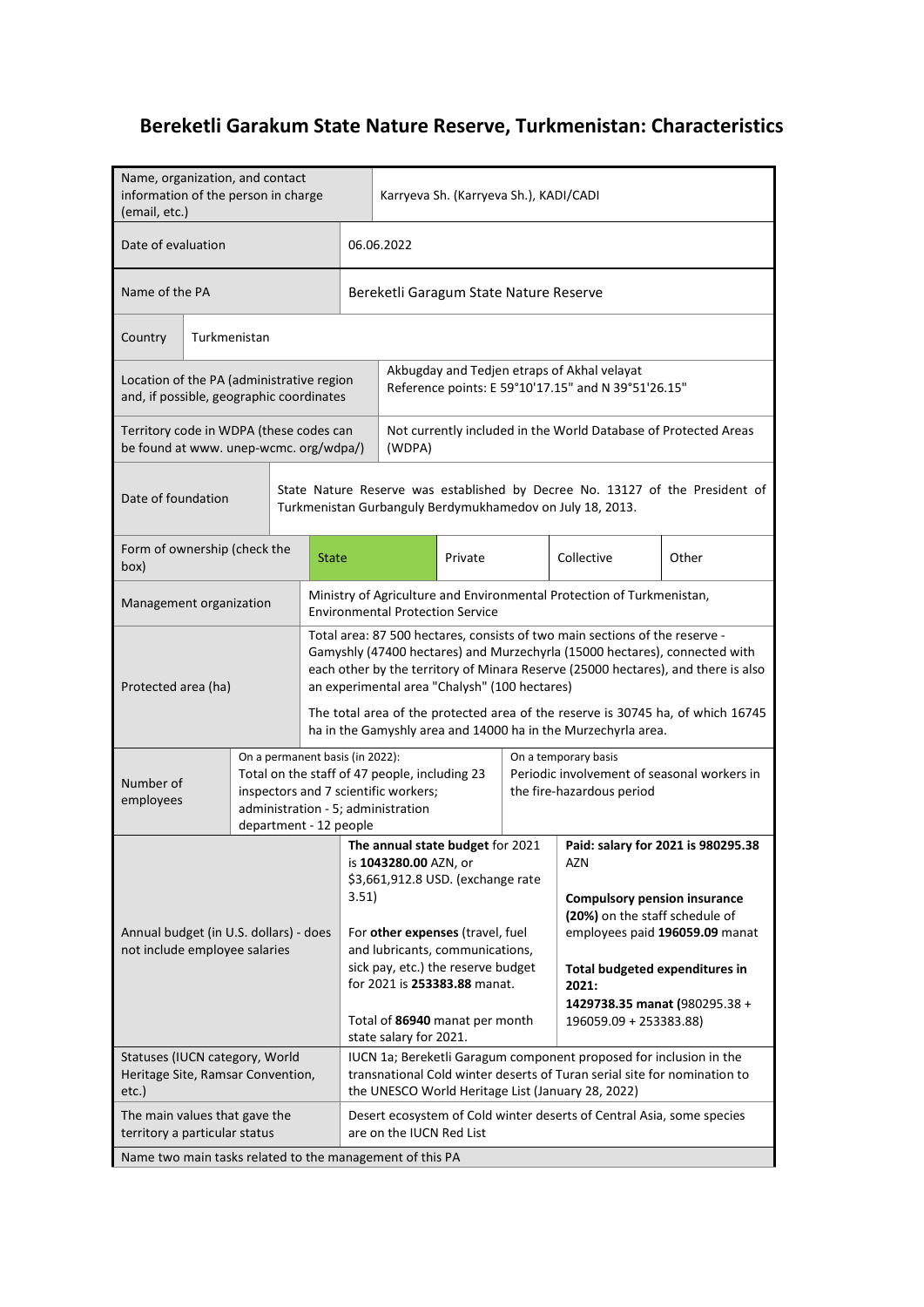| Management task 1                                                                                                                      |                                                     | Effective management and restoration of the cold winter desert ecosystem |                        |                                                                                                                                                                                                                         |                                                            |     |  |  |
|----------------------------------------------------------------------------------------------------------------------------------------|-----------------------------------------------------|--------------------------------------------------------------------------|------------------------|-------------------------------------------------------------------------------------------------------------------------------------------------------------------------------------------------------------------------|------------------------------------------------------------|-----|--|--|
| Management task 2                                                                                                                      |                                                     | An effective study of a given ecosystem                                  |                        |                                                                                                                                                                                                                         |                                                            |     |  |  |
|                                                                                                                                        | Number of people who participated in the assessment |                                                                          |                        | 4                                                                                                                                                                                                                       |                                                            |     |  |  |
| Including                                                                                                                              | Director of PA                                      |                                                                          | <b>Employees of PA</b> |                                                                                                                                                                                                                         | Representatives of<br>other PAs                            | NGD |  |  |
| (check as<br>appropriat<br>e)                                                                                                          | Local<br>◘∭◆⊬≏Ң■                                    |                                                                          | Sponsor◆               |                                                                                                                                                                                                                         | Outside experts<br>$Other$ <sup><math>\bullet</math></sup> |     |  |  |
| Please write whether the evaluation was conducted<br>as part of a project, on behalf of an organization, or<br>on behalf of a sponsor. |                                                     |                                                                          |                        | The self-assessment and its funding were carried out as<br>part of the KADI ("Central Asian Desert Initiative") project,<br>which is implemented by the Michael Zuckoff Foundation<br>for Nature Conservation (Germany) |                                                            |     |  |  |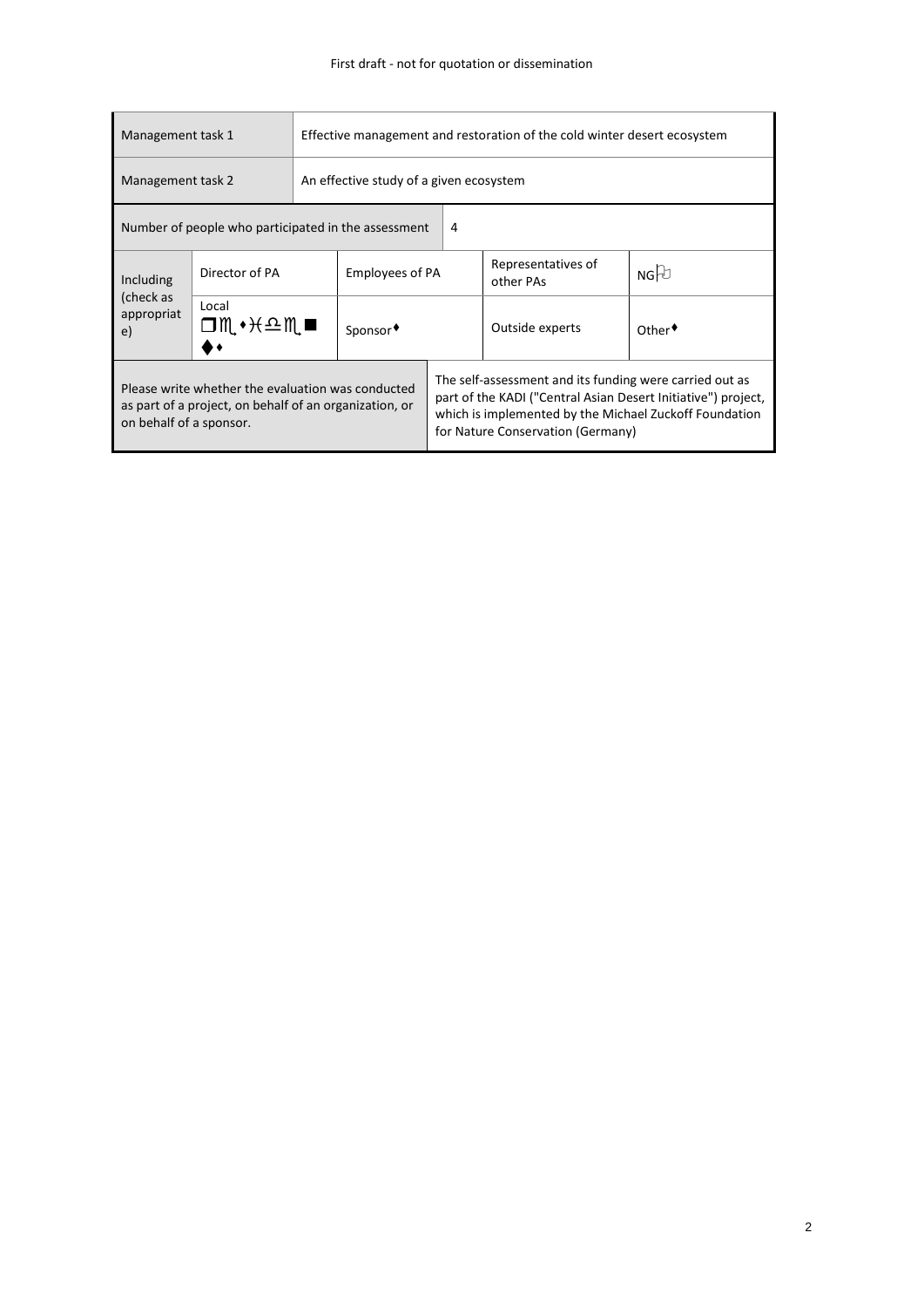| Question                                                                                                                                                                                                                                                                                                                                                                               | <b>Criteria</b>                                                                                                             | Score: check<br>only one box<br>per question                  | Commentary/explanation                                                                                                                                                   | <b>Next steps</b>                                                                                                        |  |
|----------------------------------------------------------------------------------------------------------------------------------------------------------------------------------------------------------------------------------------------------------------------------------------------------------------------------------------------------------------------------------------|-----------------------------------------------------------------------------------------------------------------------------|---------------------------------------------------------------|--------------------------------------------------------------------------------------------------------------------------------------------------------------------------|--------------------------------------------------------------------------------------------------------------------------|--|
| 1. Official status<br>This protected area has no official status/is not bound by an<br>official treaty<br>Does the protected<br>area have an official<br>There is an agreement that this protected area should receive<br>status (or, if the<br>official status/become bound by an official treaty, but the<br>reserve is privately<br>process has not yet begun<br>owned, is it bound |                                                                                                                             |                                                               | This protected area was created<br>by a special presidential decree<br>Nº 13127 of June 18, 2013. which                                                                  | It is necessary to revise the Act on State<br>Land Use and the Regulations of the<br>Bereketli Garagum Nature Reserve on |  |
|                                                                                                                                                                                                                                                                                                                                                                                        | $\mathbf{1}$                                                                                                                | is the basis for the creation of a<br>clearer legal structure | the Chalysh section, which is prescribed<br>by documents as a "specially protected<br>natural area" with an area of 100 ha,<br>but in reality serves as a scientific and |                                                                                                                          |  |
| by any official treaty<br>or similar<br>document)?                                                                                                                                                                                                                                                                                                                                     | This PA is in the process of obtaining official status/signing an<br>official treaty, but the process is not yet complete   | $\overline{2}$                                                |                                                                                                                                                                          | experimental station.                                                                                                    |  |
| Context                                                                                                                                                                                                                                                                                                                                                                                | This protected area has received official status/signed an<br>official treaty                                               | 3                                                             |                                                                                                                                                                          |                                                                                                                          |  |
| 2. Rules of use of<br><b>SPNAs</b>                                                                                                                                                                                                                                                                                                                                                     | There are no rules for the use of land and activities in this<br>protected area                                             | $\Omega$                                                      | The reserve has an adequate set<br>of rules; the problems are mainly                                                                                                     | Before the creation of the reserve<br>(Gamyshly site) and at the present time                                            |  |
| Is abusive land use                                                                                                                                                                                                                                                                                                                                                                    | In this protected area there are certain rules for the use of<br>land and activities, but they are not enough               |                                                               | related to their non-<br>implementation or poor                                                                                                                          | the local population lives in the<br>surrounding area and uses wells for                                                 |  |
| and other prohibited<br>activities (e.g.,                                                                                                                                                                                                                                                                                                                                              | This protected area has a sufficient number of rules for land<br>use and activities, but there are significant shortcomings |                                                               | implementation. Uncontrolled<br>grazing of livestock is observed.                                                                                                        | livestock. Proposals on possible<br>revision/replacement of the Gamyshly                                                 |  |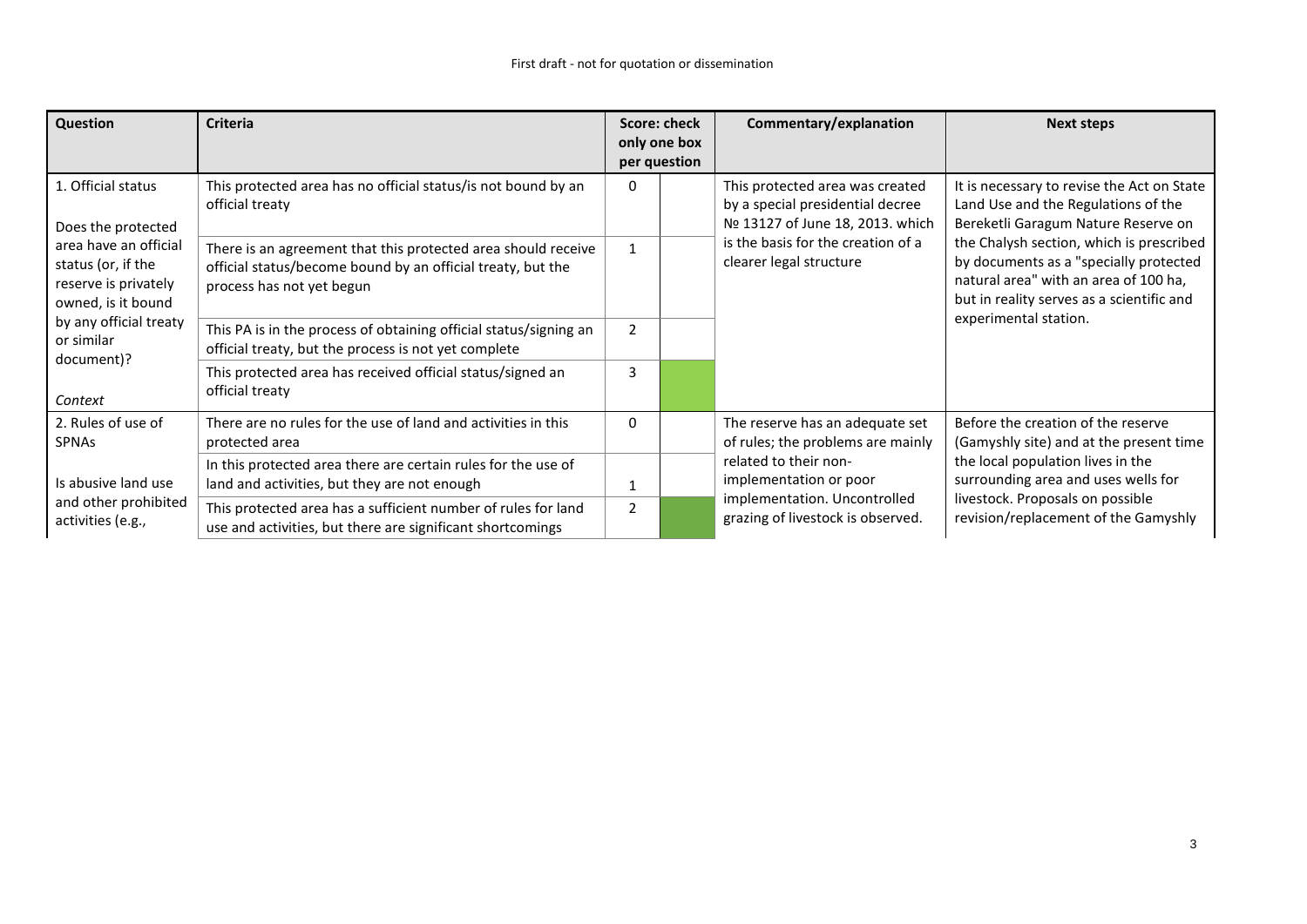| poaching)<br>controlled?<br>Planning   | Regulations on inappropriate land use and illegal activities in<br>this protected area are in place and provide an excellent basis<br>for quality management      | 3                                                   |  |                                                                                                                                                                                                                                | site with another alternative site are<br>prepared. Proposals for measures to<br>expand the area of the reserve are<br>presented in the Management Plan.<br>The issue is still open.<br>Due to the fact that the water in the<br>wells is highly saline and unsuitable for<br>drinking, and is deep and not used by<br>wildlife, there is an opinion to bury all<br>the wells to prevent the presence of<br>livestock in the Gamyshly area.<br>Minara Reserve - need to revise<br>boundaries. Proposals have been<br>submitted to the Ministry of<br>Agriculture and Forestry with a new<br>map-scheme and coordinates. |
|----------------------------------------|-------------------------------------------------------------------------------------------------------------------------------------------------------------------|-----------------------------------------------------|--|--------------------------------------------------------------------------------------------------------------------------------------------------------------------------------------------------------------------------------|-------------------------------------------------------------------------------------------------------------------------------------------------------------------------------------------------------------------------------------------------------------------------------------------------------------------------------------------------------------------------------------------------------------------------------------------------------------------------------------------------------------------------------------------------------------------------------------------------------------------------|
| 3. Law enforcement                     | Staff does not have effective means/resources to enforce<br>protected area laws and regulations                                                                   | $\mathbf{0}$                                        |  | Employees have a lot of difficulty<br>enforcing the rule of law due to                                                                                                                                                         | The KADI project provided the Reserve<br>with additional monitoring and                                                                                                                                                                                                                                                                                                                                                                                                                                                                                                                                                 |
| Does the staff<br>succeed in enforcing | There is an acute lack of funds/resources for staff to enforce<br>PA laws and regulations (e.g., lack of appropriate skills, lack of<br>funds to provide patrols) | $\mathbf{1}$                                        |  | lack of resources.<br>In addition, the employees live in                                                                                                                                                                       | protection equipment: a Toyota Hailux<br>off-road vehicle, six binoculars, 20 field<br>outfit kits (shoes and uniforms), field                                                                                                                                                                                                                                                                                                                                                                                                                                                                                          |
| protected area<br>regulations?         | Staff has a reasonable amount of effective tools/resources to<br>enforce protected area laws and regulations, but there is a<br>slight lack of them               | $\overline{2}$                                      |  | a village 270 km away from the<br>reserve and have to use their<br>own motorcycles to get to work                                                                                                                              | equipment (five tents, five sleeping<br>bags and five mattresses), and a<br>camera.                                                                                                                                                                                                                                                                                                                                                                                                                                                                                                                                     |
| The process                            | Staff is fully equipped with all the tools/resources to ensure<br>compliance with PA laws and regulations                                                         | 3                                                   |  | and buy fuel at their own<br>expense. It is possible to recruit<br>employees from a closer locality<br>55 km away, but there are<br>concerns that it would be difficult<br>for them to apply punishment to<br>their neighbors. | You should also explore the possibility<br>of hiring employees from nearby<br>communities.                                                                                                                                                                                                                                                                                                                                                                                                                                                                                                                              |
| <b>Question</b>                        | <b>Criteria</b>                                                                                                                                                   | <b>Score: check</b><br>only one box<br>per question |  | Commentary/explanation                                                                                                                                                                                                         | <b>Next steps</b>                                                                                                                                                                                                                                                                                                                                                                                                                                                                                                                                                                                                       |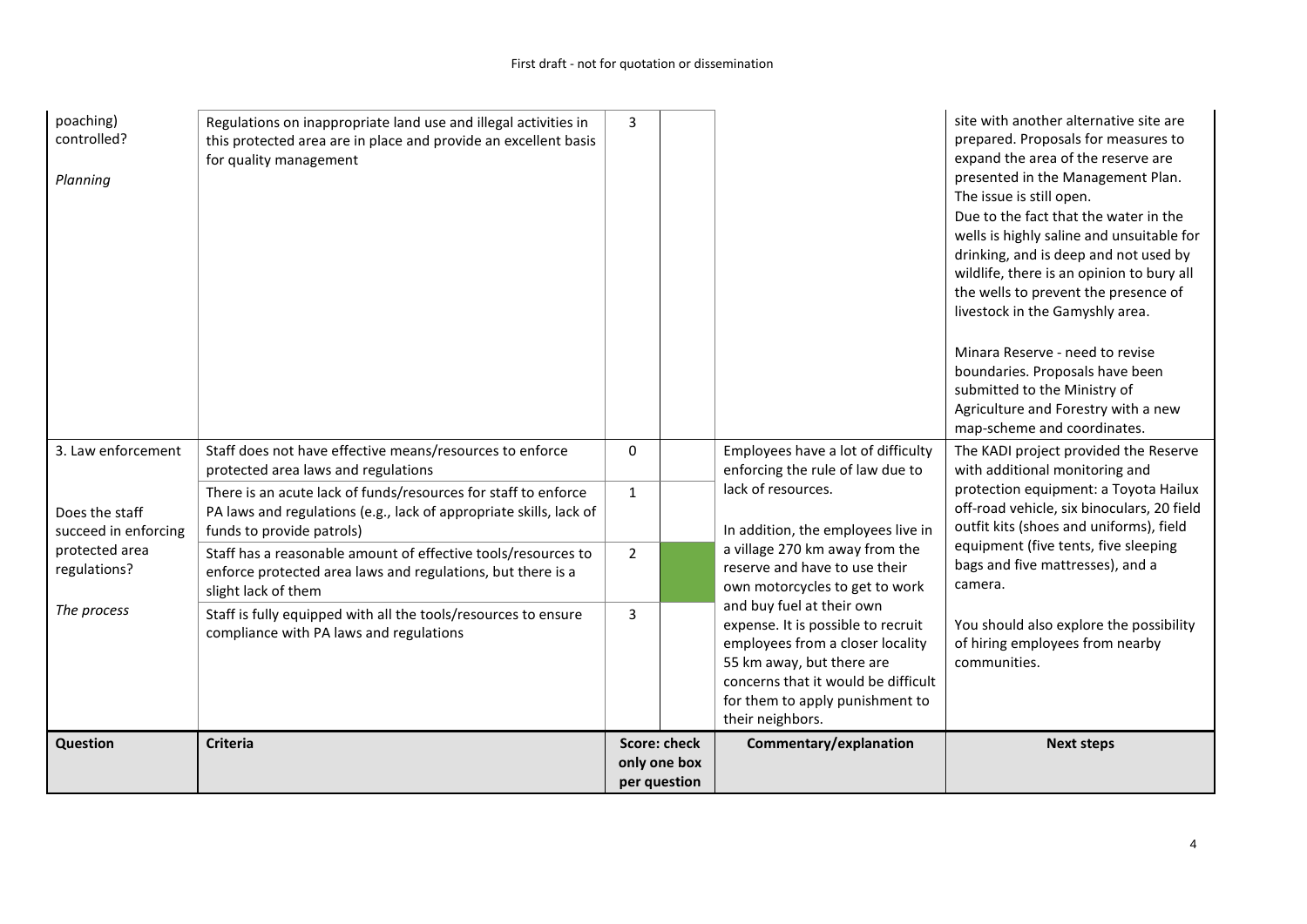| 4. Objectives of the<br>reserve                                | This protected area does not have any clearly agreed<br>objectives                                                         | 0              | As noted in paragraph 3, due to<br>the lack of equipment, the staff                                                                                                             | As part of the KADI project for 2019-<br>2020, collaborative scientific research                                                                             |  |  |  |
|----------------------------------------------------------------|----------------------------------------------------------------------------------------------------------------------------|----------------|---------------------------------------------------------------------------------------------------------------------------------------------------------------------------------|--------------------------------------------------------------------------------------------------------------------------------------------------------------|--|--|--|
| Is it managed                                                  | This protected area has agreed objectives, but is not<br>managed in accordance with these objectives                       |                | has great difficulty in carrying out<br>management tasks. The lack of                                                                                                           | with outside experts (zoologists and<br>botanists) was conducted, an inventory                                                                               |  |  |  |
| according to the<br>objectives?                                | This protected area has agreed objectives, but is only partially<br>managed in accordance with these objectives            | 2              | well-trained research staff<br>seriously affects the quality of<br>research work in the reserve.                                                                                | of biodiversity was conducted, and lists<br>of flora and fauna of the reserve were                                                                           |  |  |  |
| Planning                                                       | This PA has agreed objectives, and is managed in accordance<br>3<br>with these objectives                                  |                | prepared.<br>In 2021, theoretical and practical<br>trainings were conducted for the<br>Reserve's staff to monitor biodiversity<br>and better define conservation<br>objectives. |                                                                                                                                                              |  |  |  |
| 5. Structure of<br><b>SPNAs</b>                                | Due to the imperfect structure of SPNAs, the implementation<br>of the main tasks is impossible                             | $\Omega$       |                                                                                                                                                                                 | In the course of research on the KADI<br>project, planning activities for the<br>expansion of protected areas were                                           |  |  |  |
| Is the size and shape<br>of the reserve<br>appropriate for the | Due to the imperfection of the structure of this PA, only<br>incomplete implementation of the main tasks is possible       | $\mathbf 1$    |                                                                                                                                                                                 | carried out. Monitoring of flora and<br>fauna was conducted in April-May and<br>September 2019, in June 2020, animal                                         |  |  |  |
| protection of the<br>main target species<br>and habitats?      | The structure of protected areas does not have a major<br>impact on the implementation of tasks, but it can be<br>improved |                |                                                                                                                                                                                 | populations were studied, especially<br>endemics and species included in the<br>Red Book and the IUCN Red List. Re-<br>zoning and proposals for expansion of |  |  |  |
| Planning                                                       | The structure of SPNA allows to fully perform the tasks of<br><b>SPNA</b>                                                  | $\overline{3}$ |                                                                                                                                                                                 | the territory, creation of a migration<br>corridor were carried out.                                                                                         |  |  |  |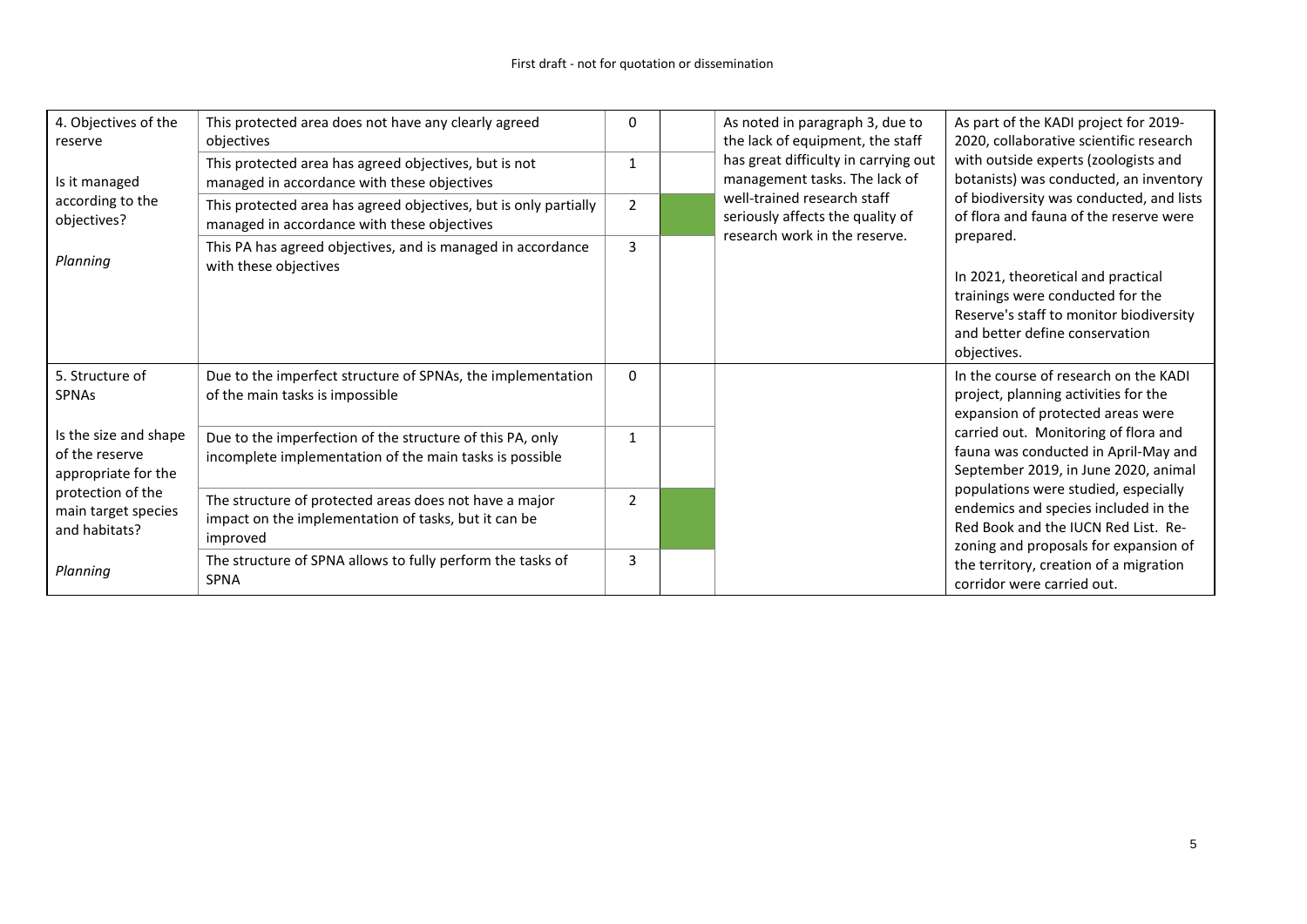| 6. Defining the<br>boundaries of<br>protected areas | The boundaries of the protected area are not known either<br>by the administration or by local residents/users of nearby<br>land.                          | $\Omega$ |                                                                              | The boundaries have been<br>mapped and marked on the<br>ground. Local residents are aware | The boundaries for the Minara<br>Sanctuary have been reviewed for<br>expansion and proposals have been                                                                                                                                                                                                                                                                                                                                                                |  |  |  |  |
|-----------------------------------------------------|------------------------------------------------------------------------------------------------------------------------------------------------------------|----------|------------------------------------------------------------------------------|-------------------------------------------------------------------------------------------|-----------------------------------------------------------------------------------------------------------------------------------------------------------------------------------------------------------------------------------------------------------------------------------------------------------------------------------------------------------------------------------------------------------------------------------------------------------------------|--|--|--|--|
| Are the boundaries                                  | of their location.<br>The boundaries of PAs are known to the administration, but<br>$\mathbf{1}$<br>are not known to local residents/users of nearby lands |          | reflected in the Management Plan. A<br>letter on the expansion of the Minara |                                                                                           |                                                                                                                                                                                                                                                                                                                                                                                                                                                                       |  |  |  |  |
| of protected areas<br>known and marked?             | The boundaries of protected areas are known both to the<br>administration and to local residents/users of nearby land,<br>but are not properly marked      |          |                                                                              |                                                                                           | Sanctuary has been prepared and<br>submitted to the Ministry of<br>Agriculture and Forestry for                                                                                                                                                                                                                                                                                                                                                                       |  |  |  |  |
| The process                                         | The boundaries of protected areas are known both to the<br>administration and to local residents/users of nearby lands,<br>and are properly marked         | 3        |                                                                              |                                                                                           | consideration. There is a need to locally<br>define a new expanded area for the<br>Minara Preserve and prepare a special<br>Resolution to expand the Preserve. It is<br>necessary to work together with the<br>Department of Land Resources of<br>MA&EOST. A map with coorinates has<br>been prepared and submitted. The<br>KADI project has financed the<br>production of an additional 5<br>signposts/angles to be installed in the<br>reserve and sanctuary areas. |  |  |  |  |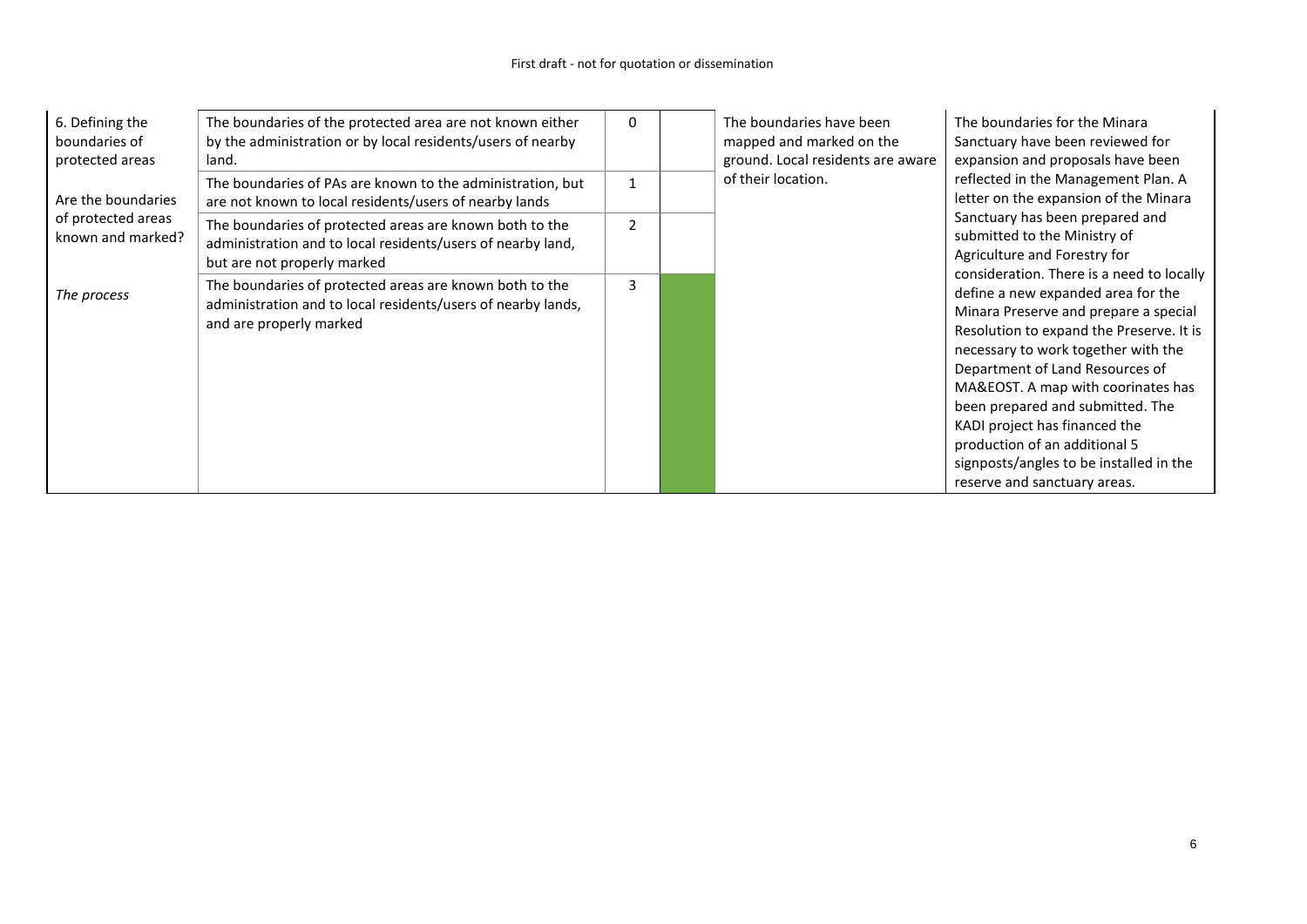| Question                            | <b>Criteria</b>                                                                                                | Score: check only one<br>box per question |  | Commentary/explanation                                        | <b>Next steps</b>                                                                                                                                                                                                                                                                                                                                                                                                                          |
|-------------------------------------|----------------------------------------------------------------------------------------------------------------|-------------------------------------------|--|---------------------------------------------------------------|--------------------------------------------------------------------------------------------------------------------------------------------------------------------------------------------------------------------------------------------------------------------------------------------------------------------------------------------------------------------------------------------------------------------------------------------|
| 7. Management plan                  | This PA does not have a management plan                                                                        | 0                                         |  | The reserve only has annual<br>plans for certain areas, which | The five-year<br>Management Plan for                                                                                                                                                                                                                                                                                                                                                                                                       |
| Is there a<br>management plan       | Management plan is in preparation or already prepared, but not<br>implemented                                  | $\mathbf{1}$                              |  | are not tied to the budget.                                   | the period 2021 - 2025<br>was developed within                                                                                                                                                                                                                                                                                                                                                                                             |
| and is it carefully<br>implemented? | A management plan exists, but is only partially implemented due to<br>financial difficulties or other problems | $\overline{2}$                            |  |                                                               | the framework of the<br>KADI project and is<br>being translated into                                                                                                                                                                                                                                                                                                                                                                       |
| Planning                            | A management plan exists and is being implemented                                                              | $\overline{3}$                            |  |                                                               | the national language<br>(Turkmenian). The<br>Russian version of the<br>Management Plan was<br>approved by the Head<br>of the Environmental<br>Protection Service on 19<br>January 2022. The<br>Management Plan was<br>submitted to the<br>Ministry of Agriculture<br>and Forestry for<br>implementation,<br>monitoring and possible<br>budgetary funding. The<br>Management Plan is<br>included as an annex to<br>the nomination dossier. |
| Additional items: Planning          |                                                                                                                |                                           |  |                                                               |                                                                                                                                                                                                                                                                                                                                                                                                                                            |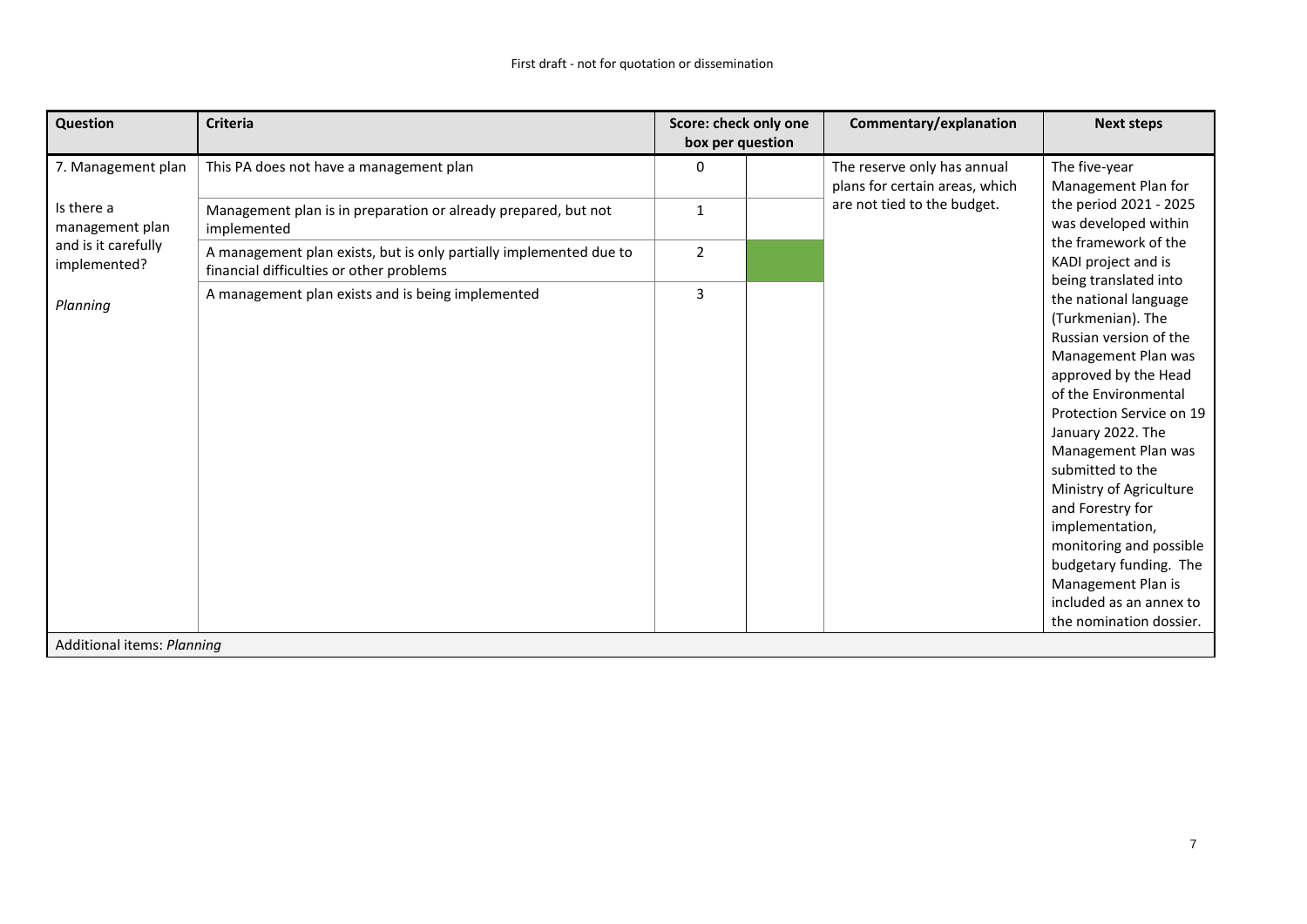| 7a. The planning<br>process                | The planning process provides adequate opportunities for key<br>stakeholders to influence the management plan                       | $+1$                                      | Two ministries (agriculture and<br>conservation) have teamed up<br>to develop a comprehensive<br>plan  | Local residents are still<br>deprived of the<br>opportunity to<br>participate in the<br>development of the<br>plan. This work is done<br>at the level of<br>government agencies. |
|--------------------------------------------|-------------------------------------------------------------------------------------------------------------------------------------|-------------------------------------------|--------------------------------------------------------------------------------------------------------|----------------------------------------------------------------------------------------------------------------------------------------------------------------------------------|
| 7b. The planning<br>process                | There is a defined scheme and process by which the management<br>plan is reviewed on a regular basis and necessary changes are made | $+1$                                      |                                                                                                        | The Management Plan<br>is amended regularly,<br>with revisions every six<br>months                                                                                               |
| 7c. The planning<br>process                | The results of monitoring, research, and evaluations are an integral<br>part of planning                                            | $+1$                                      |                                                                                                        | The Five-Year<br>Management Plan has a<br>Chapter 6 - Monitoring,<br>Research, and<br>Evaluation, which<br>requires annual<br>monitoring of the Plan                             |
| 8. Permanent work<br>plan                  | There is no permanent work plan                                                                                                     | 0                                         | There is an annual work plan,<br>with a five-year Management                                           | Additional<br>resources/equipment                                                                                                                                                |
| Is there an ongoing<br>work plan and is it | An ongoing work plan exists, but few of its items are being<br>implemented                                                          | $\mathbf{1}$                              | Plan developed as part of the<br>CADI project; however, the lack<br>of competent professionals         | and equipment were<br>provided under the<br>CADI project to provide                                                                                                              |
| being followed?                            | An ongoing work plan exists, and most of its items are being<br>implemented                                                         | $\overline{2}$                            | among the staff, as well as the<br>resources to properly patrol the<br>area, significantly affects its | specialists in PAs; young<br>specialists are reluctant<br>to work in these low-                                                                                                  |
| Scheduling/Release.                        | There is an ongoing work plan and almost all or all of its items are<br>being implemented                                           | 3                                         | implementation                                                                                         | paying structures;<br>training in the country's<br>higher education<br>institutions does not<br>meet the standards                                                               |
| <b>Question</b>                            | <b>Criteria</b>                                                                                                                     | Score: check only one<br>box per question | Commentary/explanation                                                                                 | <b>Next steps</b>                                                                                                                                                                |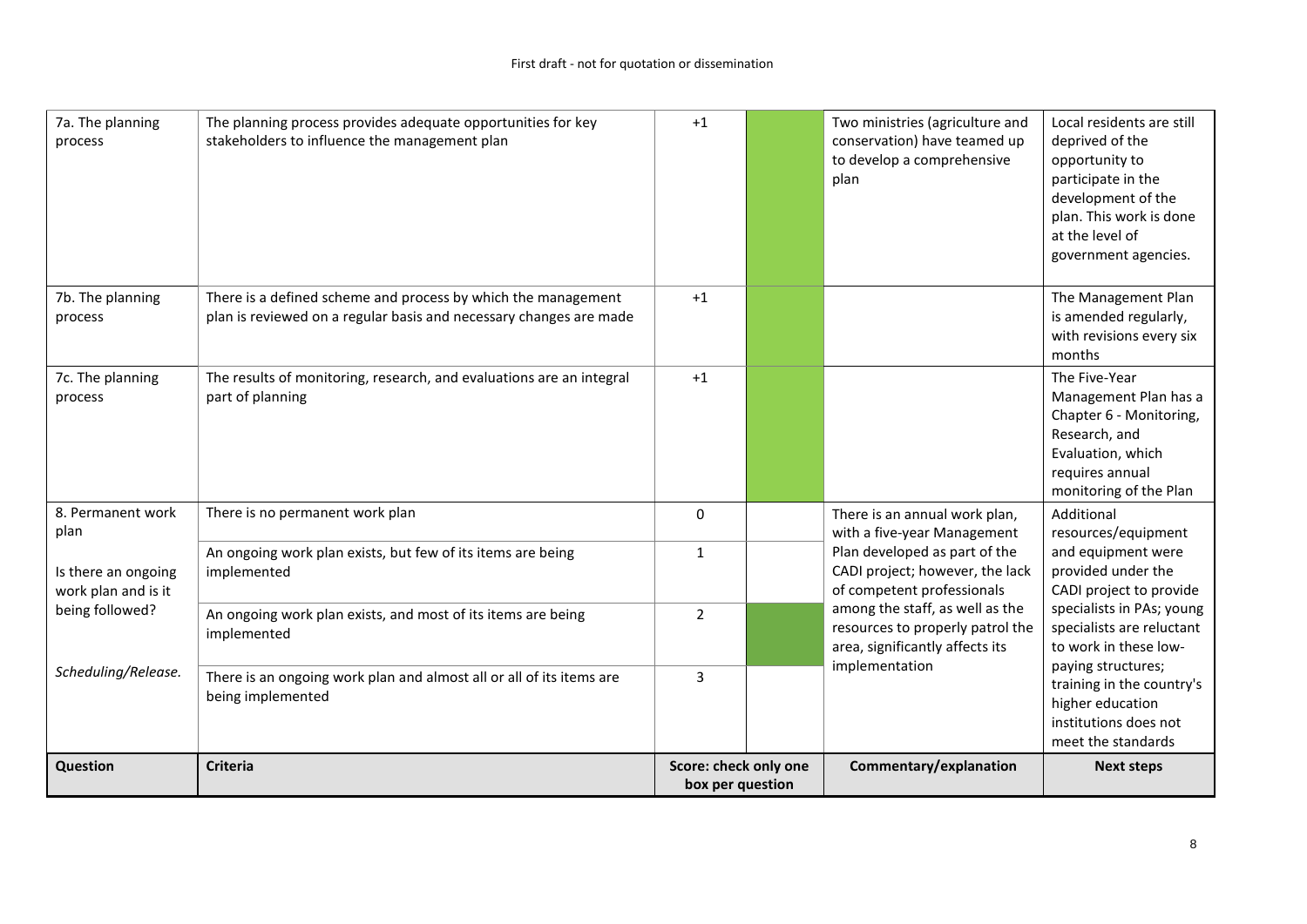| 9. Resource<br>Inventory<br>Do you have enough<br>information to | There is little or no information on threatened habitats, species, and<br>cultural values within PAs<br>Information on threatened habitats, species, and cultural values<br>within PAs is available in insufficient quantities for planning and<br>decision-making | $\mathsf 0$    | The KADI project research<br>included expeditions to identify<br>plant and animal life in April-<br>May and September 2019, and<br>in June 2020, to study animal<br>populations, especially                                                                                                                                                                                                                                                                                                                                                                                                                                                                                                                                                                                                                  | Despite the conducted<br>field expeditions,<br>research and<br>methodological<br>material, it is necessary<br>to conduct further<br>research and cover<br>different seasons of the<br>years to complete the |
|------------------------------------------------------------------|--------------------------------------------------------------------------------------------------------------------------------------------------------------------------------------------------------------------------------------------------------------------|----------------|--------------------------------------------------------------------------------------------------------------------------------------------------------------------------------------------------------------------------------------------------------------------------------------------------------------------------------------------------------------------------------------------------------------------------------------------------------------------------------------------------------------------------------------------------------------------------------------------------------------------------------------------------------------------------------------------------------------------------------------------------------------------------------------------------------------|-------------------------------------------------------------------------------------------------------------------------------------------------------------------------------------------------------------|
| manage the<br>territory?                                         | Information on threatened habitats, species, and cultural values<br>within PAs is available in sufficient quantity to support planning for<br>most key issues and decision-making                                                                                  | $\overline{2}$ | endemics and threatened<br>habitats of Red List and IUCN<br>Red List species, and cultural                                                                                                                                                                                                                                                                                                                                                                                                                                                                                                                                                                                                                                                                                                                   |                                                                                                                                                                                                             |
| Attachment                                                       | Information on threatened habitats, species, and cultural values<br>within PAs is available in sufficient quantity to support planning and<br>decision-making on all key issues                                                                                    | 3              | values.<br>Methodological material has<br>been prepared for the sections:<br>higher plants, amphibians and<br>reptiles, birds and mammals.<br>The methodological material<br>has been translated into the<br>Turkmen language.<br>Field guides (booklets) on 13<br>desert species of flora and fauna<br>were prepared, translated into<br>the Turkmen language, printed<br>and distributed to the staff of all<br>nine nature reserves and<br>interested parties, including<br>teachers of local schools and<br>university<br>teachers,<br>representatives of international<br>other<br>public<br>projects,<br>organizations and scientific<br>institutions; the booklets were<br>provided to the library of the<br>Visitor Center, where public<br>and<br>education<br>awareness<br>activities are planned. | lists.                                                                                                                                                                                                      |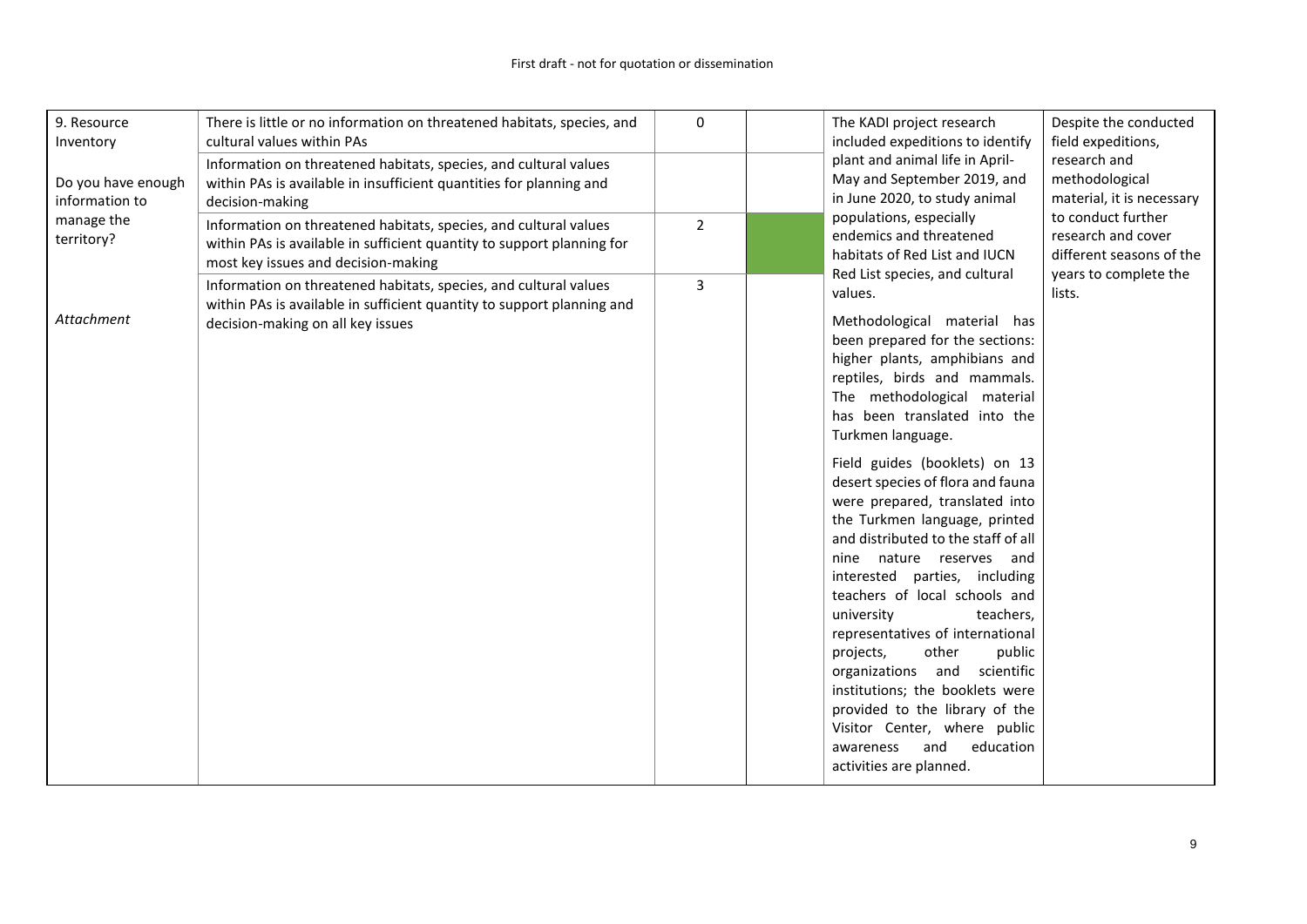| 10. Assessment of<br>accessibility<br>Is control of access<br>to protected | Protection systems (patrolling, issuing permits, etc.) are not capable<br>of controlling access to the PA and the use of its resources<br>Security systems provide only partial control of access to the PA and<br>the use of its resources | $\Omega$<br>$\mathbf{1}$ | Depending on the type of<br>There are difficulties<br>violation, game wardens may<br>with the appointment<br>demand that the violators pay<br>of locals as it is not<br>damages or apply some kind of<br>known how strictly they<br>punishment to them. Illegal<br>will follow the rules,                                                                   |
|----------------------------------------------------------------------------|---------------------------------------------------------------------------------------------------------------------------------------------------------------------------------------------------------------------------------------------|--------------------------|-------------------------------------------------------------------------------------------------------------------------------------------------------------------------------------------------------------------------------------------------------------------------------------------------------------------------------------------------------------|
| areas/use of<br>protected area<br>resources consistent                     | Security systems provide moderate control over access to the PA and<br>the use of its resources                                                                                                                                             | $\overline{2}$           | hunting of Red Book species is<br>although some of the<br>punished more severely, and<br>respondents denied<br>three recorded such cases can<br>this. There is also the<br>lead to imprisonment for 1 to 3<br>problem of tensions                                                                                                                           |
| with the objectives?<br><b>Results</b>                                     | Protection systems provide complete or nearly complete control over<br>access to the PA and the use of its resources                                                                                                                        | $\overline{3}$           | years. However, the allocated<br>between gamekeepers<br>funds (fuel and lubricants) are<br>and locals.<br>only enough for one raid per<br>month, besides, huntsmen are<br>often forbidden to use their<br>personal vehicles because they<br>do not meet the technical<br>standards. There is a shortage<br>of vehicles and means of fuel<br>and lubricants. |
| 11. Research<br>Is there an                                                | There are no observations and studies on the territory of the<br>protected area                                                                                                                                                             | $\Omega$                 | The "Annals of Nature"<br>Each reserve conducts annual<br>research and maintains a<br>monitoring journal is<br>monitoring journal "Annals of<br>filled out for the                                                                                                                                                                                          |
| observation and<br>research program to<br>improve                          | There is a small amount of observation and research on the territory<br>of SPNA                                                                                                                                                             | $\mathbf{1}$             | Nature" / "Tebigy Yazgi" (in<br>constant accumulation<br>Turkish), where the relevant<br>and systematization of<br>data on biodiversity monitoring<br>data on all sections and                                                                                                                                                                              |
| management?                                                                | A large number of observations and studies are conducted in PAs, but<br>they are not aimed at improving the management of PAs                                                                                                               | $\overline{2}$           | is recorded.<br>topics of scientific work.                                                                                                                                                                                                                                                                                                                  |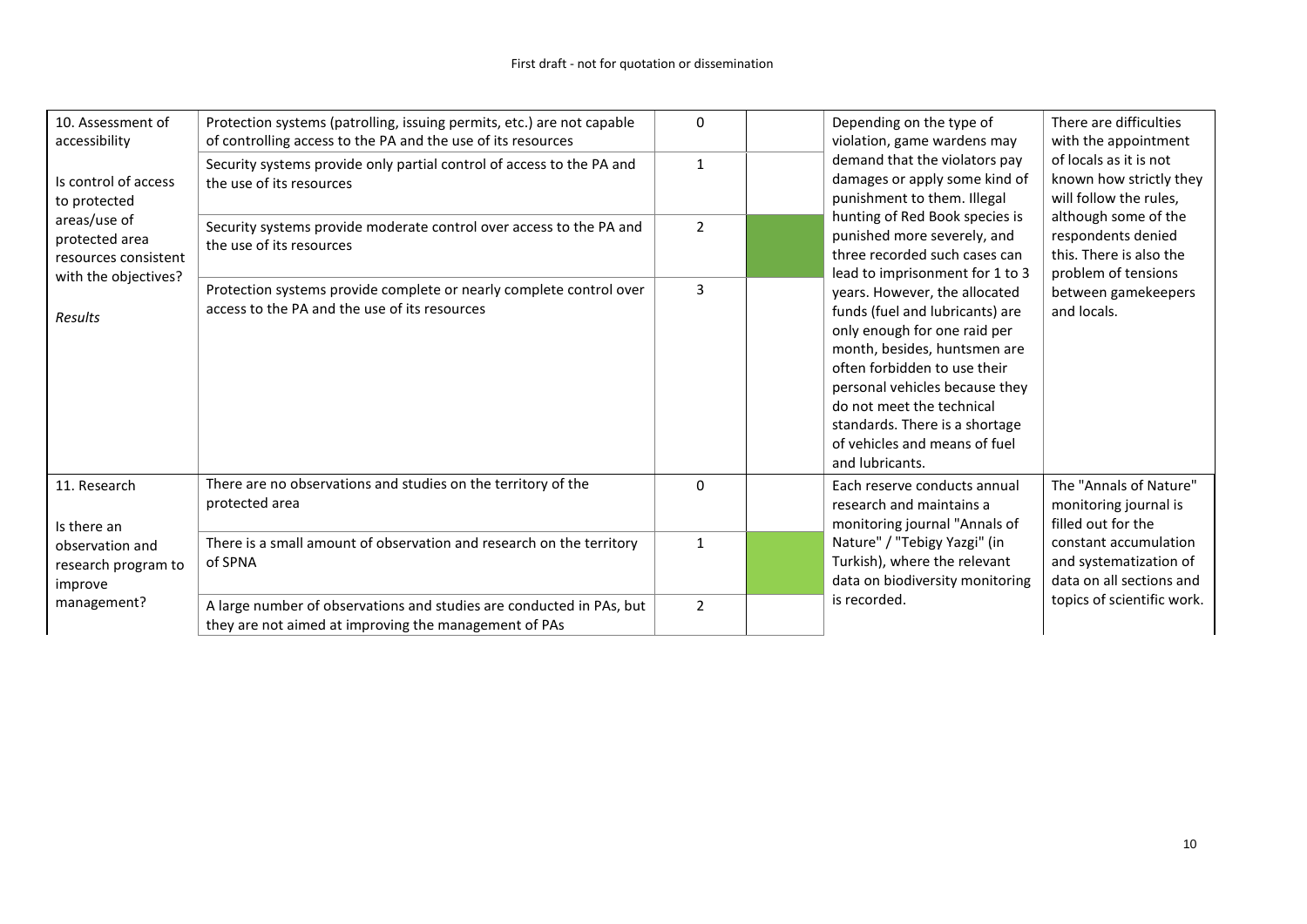| The process | Comprehensive observations and research are conducted on the    | 3 |  | Based on the results of   |
|-------------|-----------------------------------------------------------------|---|--|---------------------------|
|             | territory of protected areas to improve management of protected |   |  | the annual scientific     |
|             | areas                                                           |   |  | studies, ten-day and      |
|             |                                                                 |   |  | annual reports are        |
|             |                                                                 |   |  | prepared, which are       |
|             |                                                                 |   |  | then entered in the       |
|             |                                                                 |   |  | "Annals of Nature". Also  |
|             |                                                                 |   |  | the data on the           |
|             |                                                                 |   |  | collected materials of    |
|             |                                                                 |   |  | the scientific            |
|             |                                                                 |   |  |                           |
|             |                                                                 |   |  | department and            |
|             |                                                                 |   |  | inspection teams are      |
|             |                                                                 |   |  | analyzed (inspectors fill |
|             |                                                                 |   |  | out diaries), also the    |
|             |                                                                 |   |  | results of photographic   |
|             |                                                                 |   |  | materials are entered in  |
|             |                                                                 |   |  | the "Annals of Nature".   |
|             |                                                                 |   |  | Researchers also          |
|             |                                                                 |   |  | participate in works in   |
|             |                                                                 |   |  | the enclosure where       |
|             |                                                                 |   |  | wild animals are kept,    |
|             |                                                                 |   |  | as well as carry out      |
|             |                                                                 |   |  | environmental             |
|             |                                                                 |   |  | education activities      |
|             |                                                                 |   |  | among the population.     |
|             |                                                                 |   |  | Conducting scientific     |
|             |                                                                 |   |  | research and              |
|             |                                                                 |   |  | monitoring at an          |
|             |                                                                 |   |  | insufficient professional |
|             |                                                                 |   |  | level and in an           |
|             |                                                                 |   |  | incomplete scope is the   |
|             |                                                                 |   |  | result of the lack of     |
|             |                                                                 |   |  | necessary specialists in  |
|             |                                                                 |   |  | the field of profile      |
|             |                                                                 |   |  | disciplines (for example, |
|             |                                                                 |   |  | invertebrate animals,     |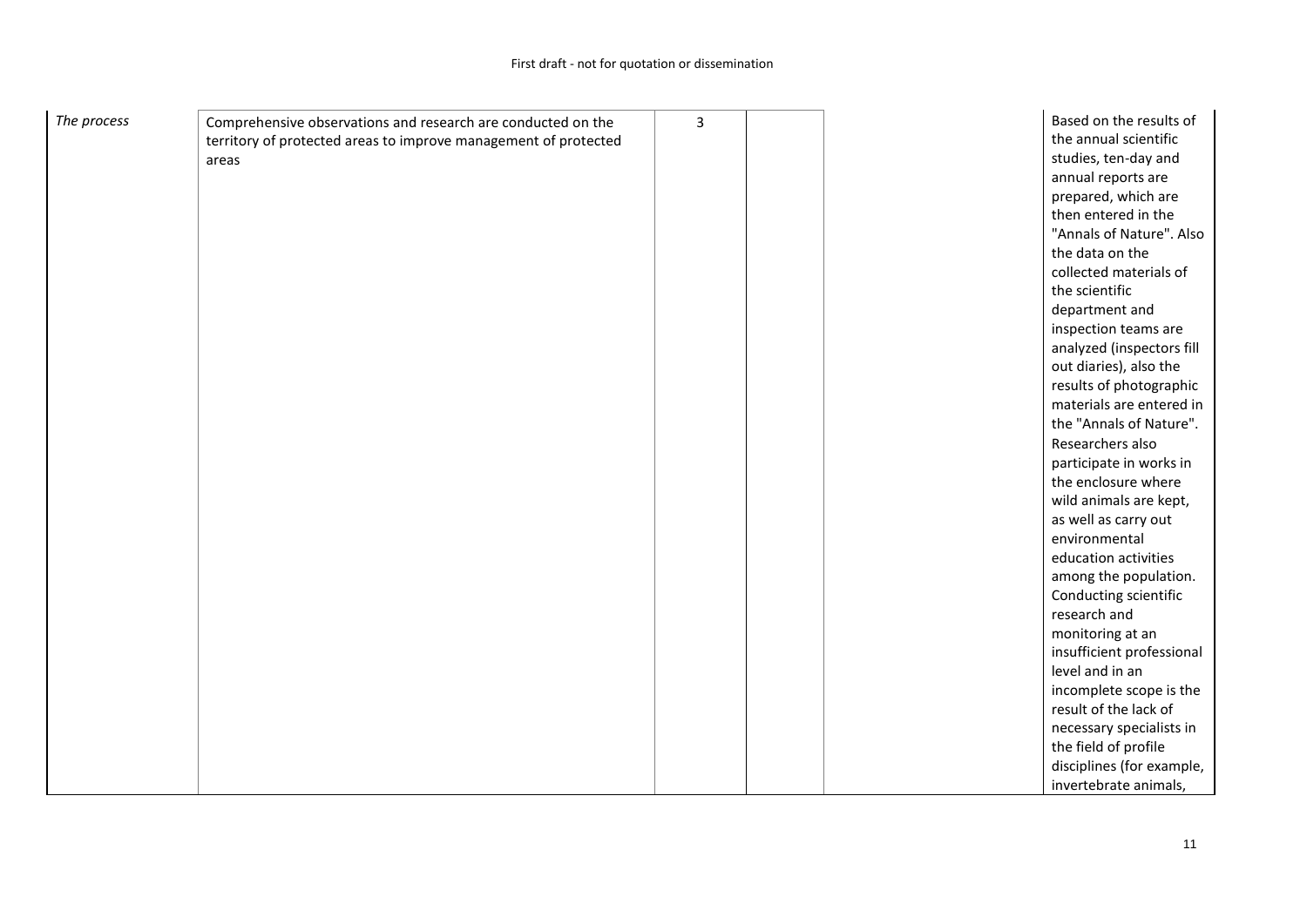|                                                                          |                                                                                                                                                                                          |                                           |                                                                                                                                                          | flora, etc.) and<br>insufficient qualification<br>of the staff of the<br>scientific department. It<br>is necessary to<br>strengthen the human<br>resource capacity of the<br>Reserve, to review the<br>activities of scientific<br>staff and to specify their<br>scientific topics. |
|--------------------------------------------------------------------------|------------------------------------------------------------------------------------------------------------------------------------------------------------------------------------------|-------------------------------------------|----------------------------------------------------------------------------------------------------------------------------------------------------------|-------------------------------------------------------------------------------------------------------------------------------------------------------------------------------------------------------------------------------------------------------------------------------------|
| Question                                                                 | <b>Criteria</b>                                                                                                                                                                          | Score: check only one<br>box per question | Commentary/explanation                                                                                                                                   | <b>Next steps</b>                                                                                                                                                                                                                                                                   |
| 12. Resource<br>management                                               | Understanding of the need to take steps to actively manage<br>threatened habitats, species, and cultural values is lacking                                                               | 0                                         | At the moment the<br>management is carried out on a                                                                                                      | Further management<br>research is needed.                                                                                                                                                                                                                                           |
| Is there an<br>understanding of the                                      | There is an understanding of the need to take steps to actively<br>manage threatened habitats, species, and cultural values, but these<br>steps are not being taken                      | $\mathbf{1}$                              | small scale. In particular,<br>captive breeding with<br>subsequent release into the                                                                      | Some areas of the<br>reserve near human<br>settlements are                                                                                                                                                                                                                          |
| need to take<br>measures to manage<br>the reserve's<br>resources and are | The understanding of the need to take steps to actively manage<br>threatened habitats, species, and cultural values is present, and these<br>steps are in part                           | $\mathcal{P}$                             | wild such animals as gazelles<br>(17 animals have already been<br>released), porcupines and<br>hares. Also, in dry periods,<br>animals are provided with | undergoing major<br>changes due to the<br>cutting of living and<br>harvesting of dead<br>woody vegetation.                                                                                                                                                                          |
| these measures<br>being taken?                                           | An understanding of the need to take steps to actively manage<br>threatened habitats, species, and cultural values is present, and these<br>steps are being taken in significant or full | 3                                         | water pumped from wells.                                                                                                                                 |                                                                                                                                                                                                                                                                                     |
| The process<br>13. Number of                                             | The PA has no employees                                                                                                                                                                  | 0                                         | The staff consists of 23 people                                                                                                                          | For effective                                                                                                                                                                                                                                                                       |
| employees                                                                |                                                                                                                                                                                          |                                           | working in the security                                                                                                                                  | management of the                                                                                                                                                                                                                                                                   |
|                                                                          | There are not enough employees to carry out basic management                                                                                                                             | $\mathbf{1}$                              | department and 7 people from<br>the scientific department;                                                                                               | reserve it is necessary<br>to increase the number                                                                                                                                                                                                                                   |
|                                                                          | The number of employees is below the optimal level, sufficient for<br>basic management                                                                                                   | $\overline{2}$                            | including 3 employees who do                                                                                                                             | of staff. The developed                                                                                                                                                                                                                                                             |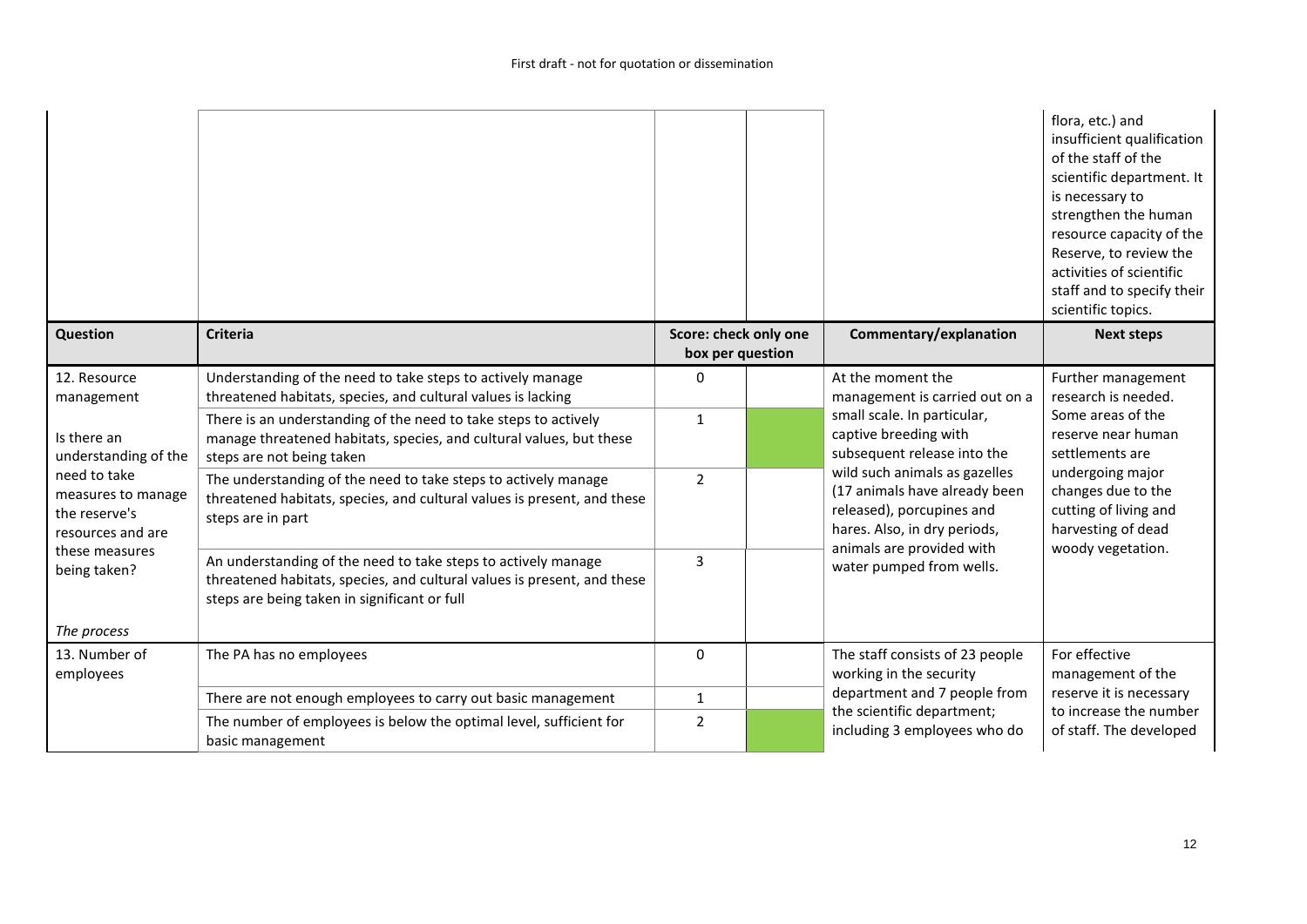| Does the PA have<br>enough employees<br>to manage it?<br><b>Attachments</b> | There are enough employees to manage PAs                                                                                                                      | 3                                         | not work on the territory. The<br>shortage of scientific staff is<br>particularly acute and requires<br>the hiring of additional<br>independent consultants with<br>narrow specialization. | Management Plan<br>includes proposals to<br>increase the staffing of<br>the reserve. |
|-----------------------------------------------------------------------------|---------------------------------------------------------------------------------------------------------------------------------------------------------------|-------------------------------------------|--------------------------------------------------------------------------------------------------------------------------------------------------------------------------------------------|--------------------------------------------------------------------------------------|
| 14. Employee<br>training                                                    | Employees do not have the qualifications necessary to carry out the<br>management of SPNAs                                                                    | 0                                         | All specialists in the technical<br>field have basic skills, but the                                                                                                                       | Areas of training<br>required: zoology,                                              |
| Is the staff                                                                | The level of qualification and training of staff does not meet the<br>requirements of PAs                                                                     | $\mathbf{1}$                              | general consensus is that their<br>level of technical training                                                                                                                             | botany, modern<br>observation and                                                    |
| sufficiently qualified<br>to perform<br>management tasks?                   | Employees are sufficiently qualified and trained, but the level of their<br>skills can still be improved in order to fully perform the tasks of<br>management | $\overline{2}$                            | should be much higher.                                                                                                                                                                     | mapping techniques<br>including photo traps,<br>computers and<br>software, habitat   |
| Attachments/process                                                         | The level of qualification and training of staff fully meets the<br>requirements for PA management                                                            | $\overline{3}$                            |                                                                                                                                                                                            | management,<br>communication and<br>social skills, and<br>analytical skills.         |
| Question                                                                    | <b>Criteria</b>                                                                                                                                               | Score: check only one<br>box per question | Commentary/explanation                                                                                                                                                                     | <b>Next steps</b>                                                                    |
| 15. Current budget                                                          | There is no budget for the effective management of protected areas                                                                                            | 0                                         | Staff salaries are very low, and<br>there are difficulties in                                                                                                                              | It is necessary to take<br>serious measures and                                      |
| Is the current budget<br>sufficiently sized?                                | The available budget is insufficient for the basic management of<br>protected areas, which raises serious management challenges                               | $\mathbf{1}$                              | recruiting young people to work<br>in the reserve. Thus, the                                                                                                                               | create incentives to<br>improve the skills of the                                    |
|                                                                             | The current budget is of acceptable size, but it must be increased in                                                                                         | $\overline{2}$                            | technical staff is predominantly<br>made up of older professionals,                                                                                                                        | staff, as well as to<br>attract young people to                                      |
|                                                                             | order to fully and effectively manage protected areas                                                                                                         |                                           | so there is a risk of serious                                                                                                                                                              | the management of                                                                    |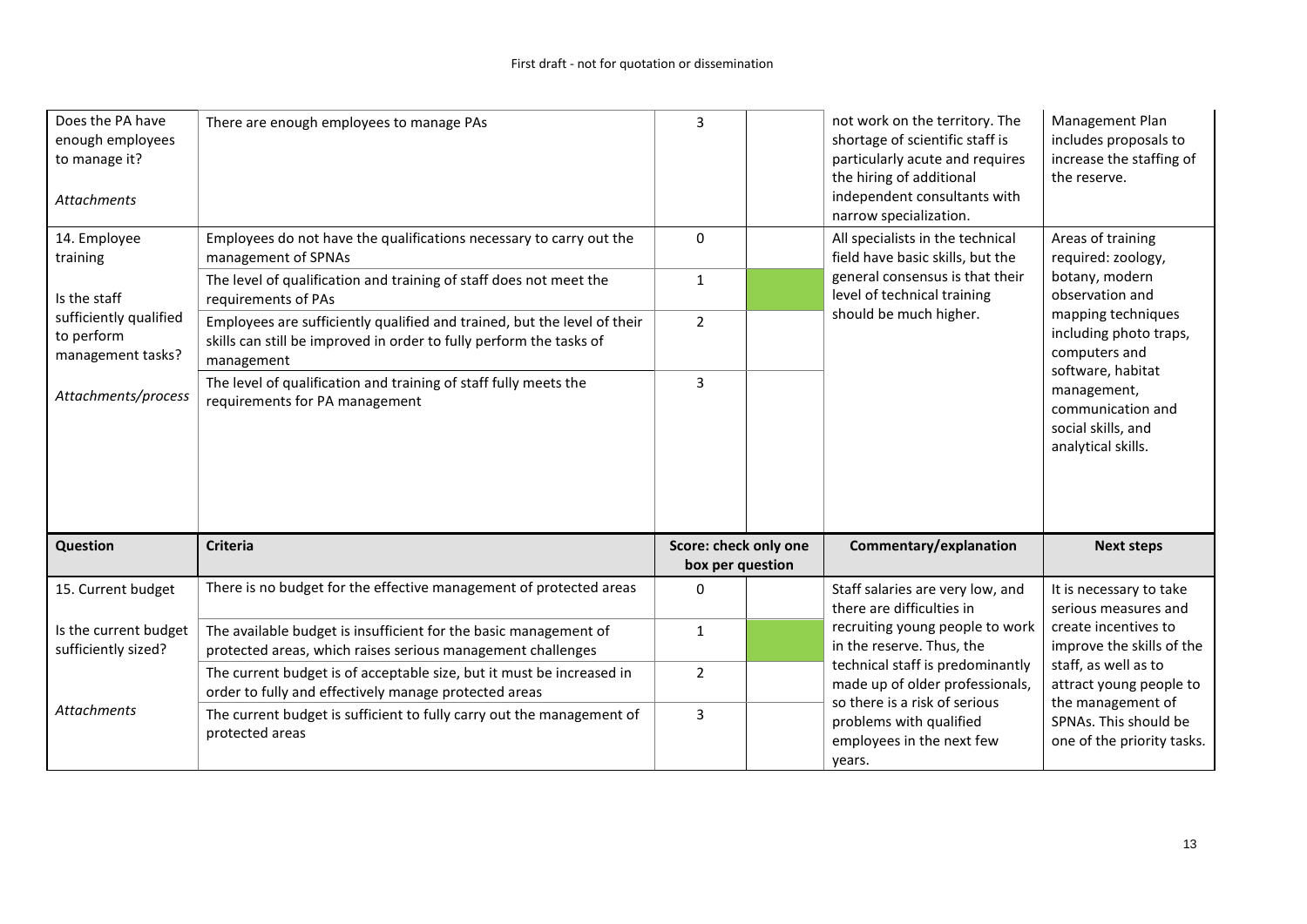| 16. Budget stability<br>Is there a permanent                                                        | This protected area does not have a permanent budget, and is<br>managed entirely through outside support or through appropriations<br>assigned separately for each year | 0                                         | Previously, there was a so-<br>called "environmental fund,"<br>which provided the main                                                                                                                                                                                                                                         |                                                                        |
|-----------------------------------------------------------------------------------------------------|-------------------------------------------------------------------------------------------------------------------------------------------------------------------------|-------------------------------------------|--------------------------------------------------------------------------------------------------------------------------------------------------------------------------------------------------------------------------------------------------------------------------------------------------------------------------------|------------------------------------------------------------------------|
| budget?                                                                                             | The permanent budget is very small, and the PA will not be able to<br>function properly without outside financial support                                               | $\mathbf{1}$                              | financial support, but now the<br>fund has been abolished, and                                                                                                                                                                                                                                                                 |                                                                        |
| <b>Attachments</b>                                                                                  | This protected area has a fairly large permanent budget, but for the<br>implementation of most of the innovations and initiatives outside<br>funds are attracted        | $\overline{2}$                            | the main funds come directly<br>from the ministry, and their<br>volume has decreased. The                                                                                                                                                                                                                                      |                                                                        |
|                                                                                                     | This PA has a large permanent budget, sufficient to manage                                                                                                              | 3                                         | deficit is filled, if possible, by<br>implementing third-party<br>projects. Some PAs are trying to<br>raise funds, e.g. by developing<br>beekeeping. Permission is<br>needed to explore alternative<br>funding opportunities. Part of<br>the budget allocated to the<br>reserve is squandered at the<br>level of the ministry. |                                                                        |
| 17. Budget                                                                                          | Budget management is at a low level and greatly reduces efficiency                                                                                                      | 0                                         |                                                                                                                                                                                                                                                                                                                                |                                                                        |
| management                                                                                          | Budget management is at a low level and affects efficiency                                                                                                              | $\mathbf{1}$                              |                                                                                                                                                                                                                                                                                                                                |                                                                        |
| Does the quality of<br>budget management                                                            | Budget management is at an acceptable level, but it can be improved                                                                                                     | $\overline{2}$                            |                                                                                                                                                                                                                                                                                                                                |                                                                        |
| allow for basic PA<br>management? Is the<br>budget managed to<br>meet critical<br>management needs? | Budget management is at a high level and contributes to efficiency                                                                                                      | 3                                         |                                                                                                                                                                                                                                                                                                                                |                                                                        |
| Process                                                                                             |                                                                                                                                                                         |                                           |                                                                                                                                                                                                                                                                                                                                |                                                                        |
| Question                                                                                            | <b>Criteria</b>                                                                                                                                                         | Score: check only one<br>box per question | Commentary/explanation                                                                                                                                                                                                                                                                                                         | <b>Next steps</b>                                                      |
| 18. Equipment                                                                                       | Premises and equipment are available in insignificant quantities or<br>are absent at all                                                                                | 0                                         | With the exception of cordons<br>equipped with solar panels,                                                                                                                                                                                                                                                                   | The KADI project<br>provided the following<br>equipment and facilities |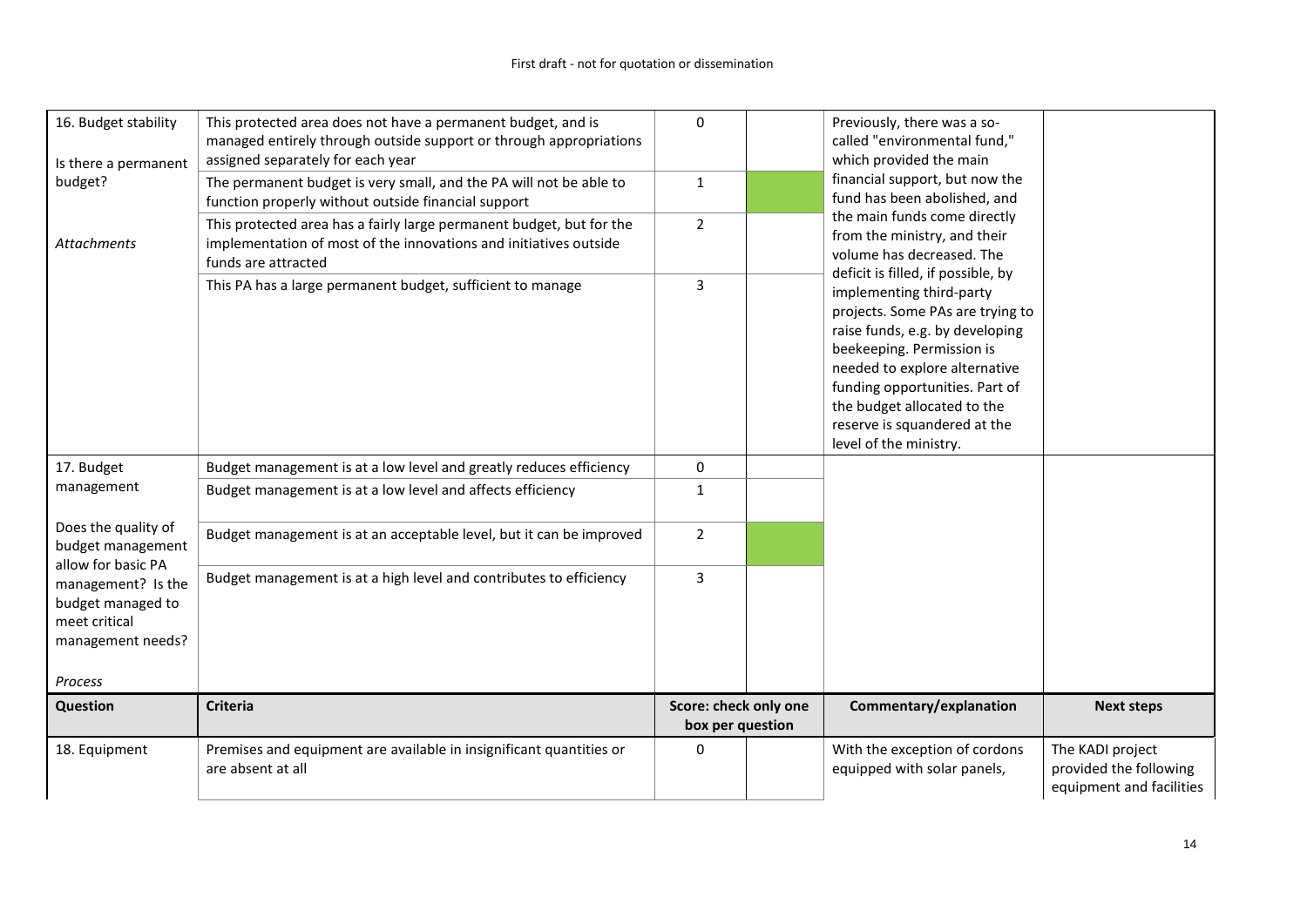| Is the available<br>equipment sufficient | There are some rooms and equipment, but in insufficient quantities                                                     | $\mathbf{1}$                              | there is a serious shortage of all<br>other equipment.                                         | for the Reserve (Science<br>and Conservation                                                                                                                                                                                                                                                                                                                                                                                                                     |
|------------------------------------------|------------------------------------------------------------------------------------------------------------------------|-------------------------------------------|------------------------------------------------------------------------------------------------|------------------------------------------------------------------------------------------------------------------------------------------------------------------------------------------------------------------------------------------------------------------------------------------------------------------------------------------------------------------------------------------------------------------------------------------------------------------|
| for effective<br>management?             | Facilities and equipment are available, but there is some shortage of<br>them, which affects the quality of management | $\overline{2}$                            |                                                                                                | Department):<br>Toyota Highlux car<br>$\bullet$<br>Laptop - 1 pc.<br>$\bullet$                                                                                                                                                                                                                                                                                                                                                                                   |
| Attachment                               | Premises and equipment are available in sufficient quantity                                                            | 3                                         |                                                                                                | Color printer - 1 pc.<br>$\bullet$<br>Tablet - 1 pc.<br>$\bullet$<br>Camera 3 pcs.<br>$\bullet$<br>Binoculars - 6 pcs.<br>$\bullet$<br>Uniforms and shoes<br>$\bullet$<br>$-20$ sets<br>Field equipment (5<br>$\bullet$<br>tents 3-5 local, 5<br>sleeping bags and 5<br>mattresses).<br>It is also necessary to<br>purchase:<br>Radios<br>$\bullet$<br>GPS devices<br>$\bullet$<br>Photo traps<br>$\bullet$<br>It is necessary to build<br>an observation tower. |
| 19. maintenance of<br>equipment          | Equipment maintenance is very poor or non-existent                                                                     | 0                                         | Absolutely no funds are<br>allocated for the purchase of                                       | When allocating<br>finances for equipment,                                                                                                                                                                                                                                                                                                                                                                                                                       |
| Is the equipment<br>adequately           | Maintenance of premises and equipment is performed only on an "as<br>needed" basis                                     | $\mathbf{1}$                              | spare parts or software. Most<br>drivers are good mechanics. In<br>many aspects of management, | some portion of the<br>budget must be<br>allocated for                                                                                                                                                                                                                                                                                                                                                                                                           |
| maintained?<br>The process               | Basic maintenance of the premises and equipment is carried out                                                         | $\overline{2}$                            | employees must receive basic<br>training.                                                      | maintenance and spare<br>parts/fuel purchases.                                                                                                                                                                                                                                                                                                                                                                                                                   |
|                                          | Premises and equipment are always kept in good technical condition                                                     | 3                                         |                                                                                                |                                                                                                                                                                                                                                                                                                                                                                                                                                                                  |
| <b>Question</b>                          | <b>Criteria</b>                                                                                                        | Score: check only one<br>box per question | Commentary/explanation                                                                         | <b>Next steps</b>                                                                                                                                                                                                                                                                                                                                                                                                                                                |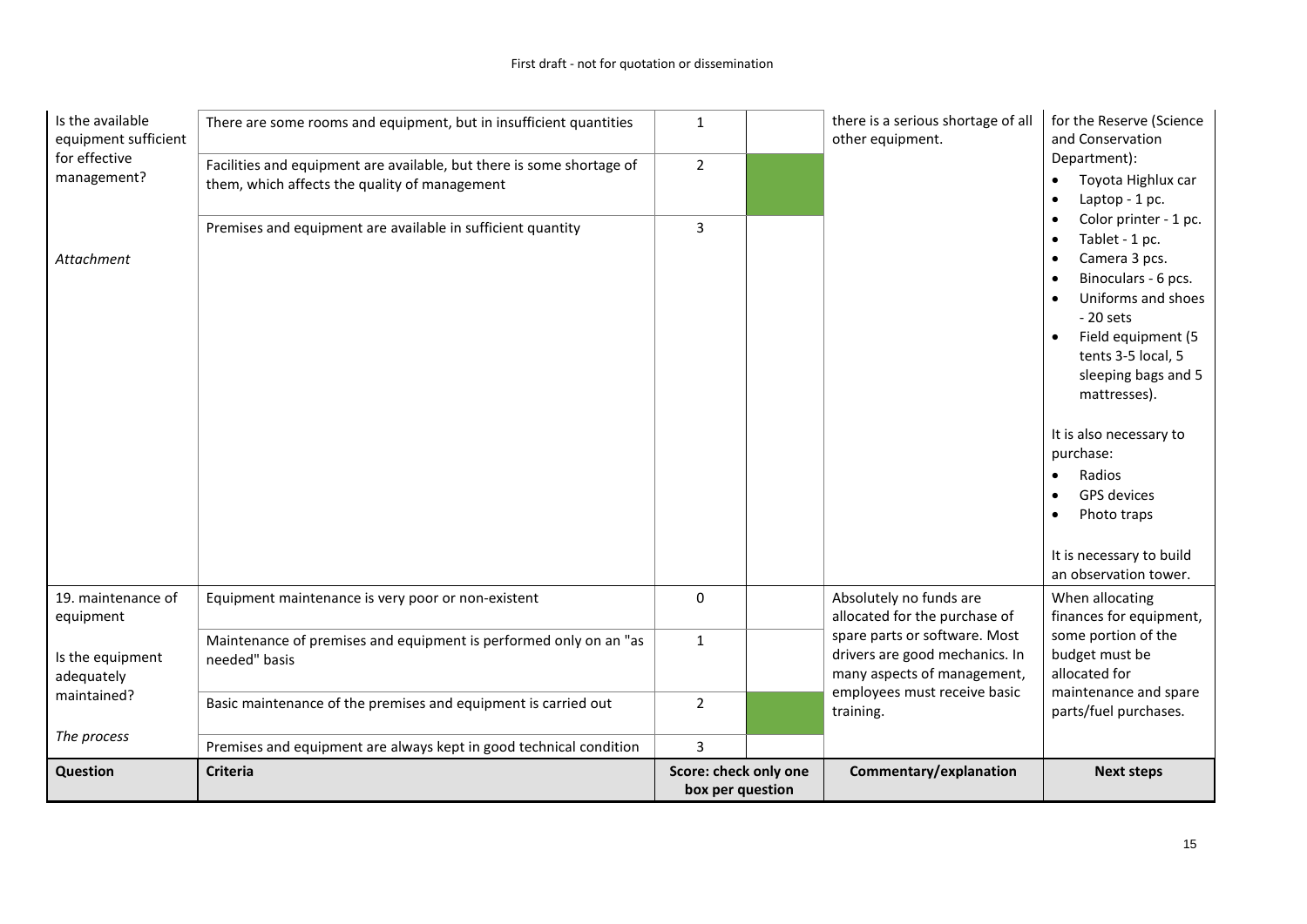| 20. Educational and  | There is no educational and outreach program                                                                     |  | The work of the Bereketli      | Given the fact that the      |
|----------------------|------------------------------------------------------------------------------------------------------------------|--|--------------------------------|------------------------------|
| outreach programs    |                                                                                                                  |  | Garakum Nature Reserve is      | territory of the reserve     |
|                      | There is a limited educational and outreach program that is                                                      |  | carried out according to an    | has been nominated for       |
| Is there any planned | conducted "by necessity"                                                                                         |  | annual work and management     | inclusion on the             |
| educational program  |                                                                                                                  |  | plan, and there is a separate  | <b>UNESCO World Heritage</b> |
| that is relevant to  |                                                                                                                  |  | Action Plan aimed at education | List, it is necessary to     |
| the objectives and   | There is a planned education and outreach program, but it does not<br>fully meet the needs and could be improved |  | and work with the local        | consider opportunities       |
| needs?               |                                                                                                                  |  | population. The current        | to work with a wider         |
|                      |                                                                                                                  |  |                                |                              |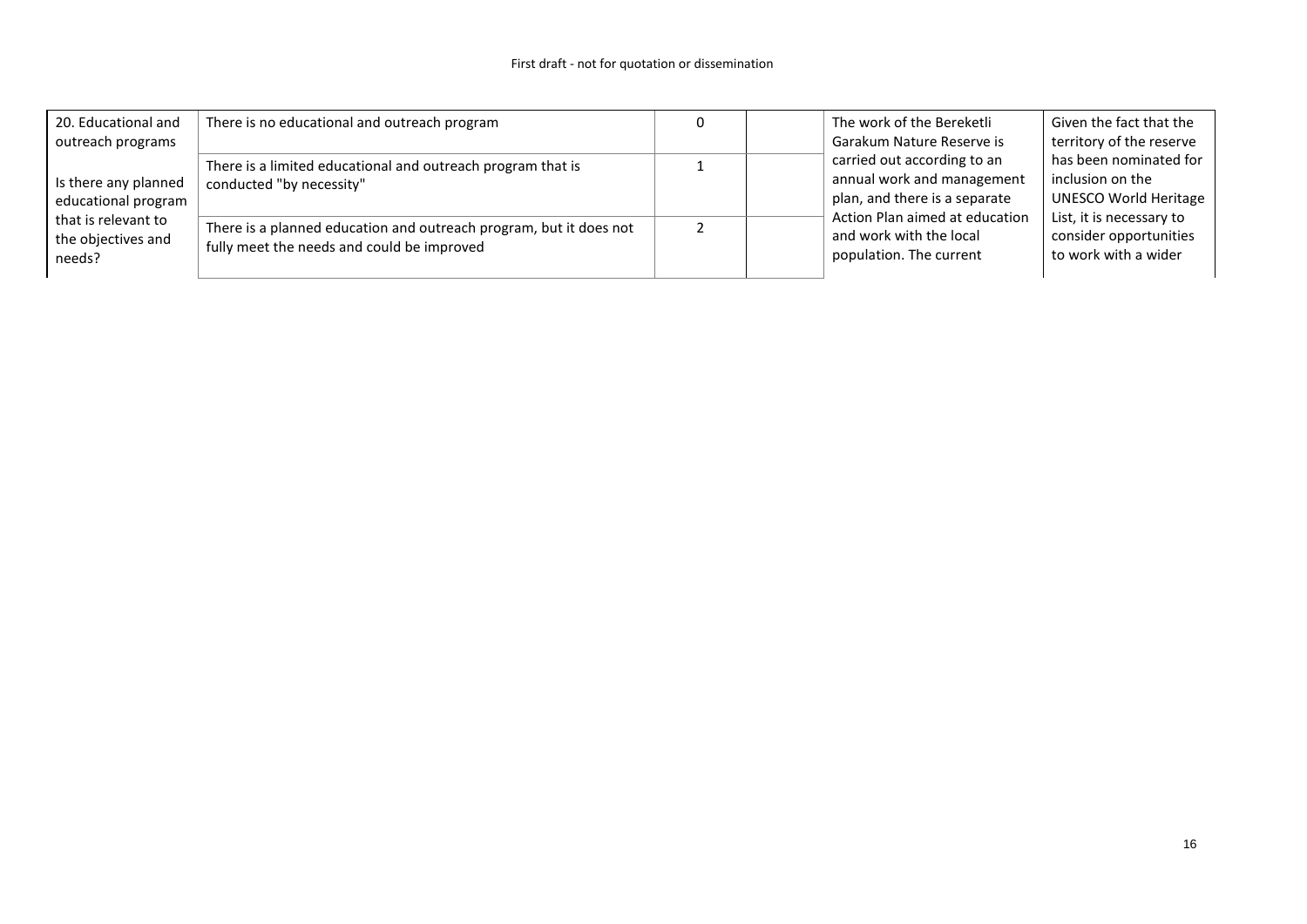| The process | There is an effective planned educational and outreach program | 3 | educational program, however,<br>does not allow to build enough<br>trust with local residents and<br>land users and increase their<br>level of knowledge to ensure<br>the inviolability of the reserve<br>in the long term. | range of people and<br>provide better<br>educational programs.<br>To disseminate<br>information among the<br>public, educate and<br>expand knowledge<br>about the Cold winter<br>deserts of Turan, the<br>project created and<br>equipped the<br><b>Information Visitor</b><br>Center "Nature of the<br>Karakum Desert" in m.<br>Chalysh Bereketli<br>Garagum Reserve. The<br>Visitor Center looks like<br>a Turkmen yurt (40 qm)<br>with a solar<br>autonomous power<br>station (10kW); it has<br>additional equipment<br>(apart from that<br>provided for the<br>Scientific and<br>Conservation<br>Department): an air-<br>conditioner, a laptop, a<br>projector, speakers, a<br>screen, a camera,<br>binoculars, conference<br>tables, 20 chairs, 3 |
|-------------|----------------------------------------------------------------|---|-----------------------------------------------------------------------------------------------------------------------------------------------------------------------------------------------------------------------------|--------------------------------------------------------------------------------------------------------------------------------------------------------------------------------------------------------------------------------------------------------------------------------------------------------------------------------------------------------------------------------------------------------------------------------------------------------------------------------------------------------------------------------------------------------------------------------------------------------------------------------------------------------------------------------------------------------------------------------------------------------|
|             |                                                                |   |                                                                                                                                                                                                                             | bookcases, books, 2<br>carpets, a screen; also<br>color photographs and a                                                                                                                                                                                                                                                                                                                                                                                                                                                                                                                                                                                                                                                                              |
|             |                                                                |   |                                                                                                                                                                                                                             |                                                                                                                                                                                                                                                                                                                                                                                                                                                                                                                                                                                                                                                                                                                                                        |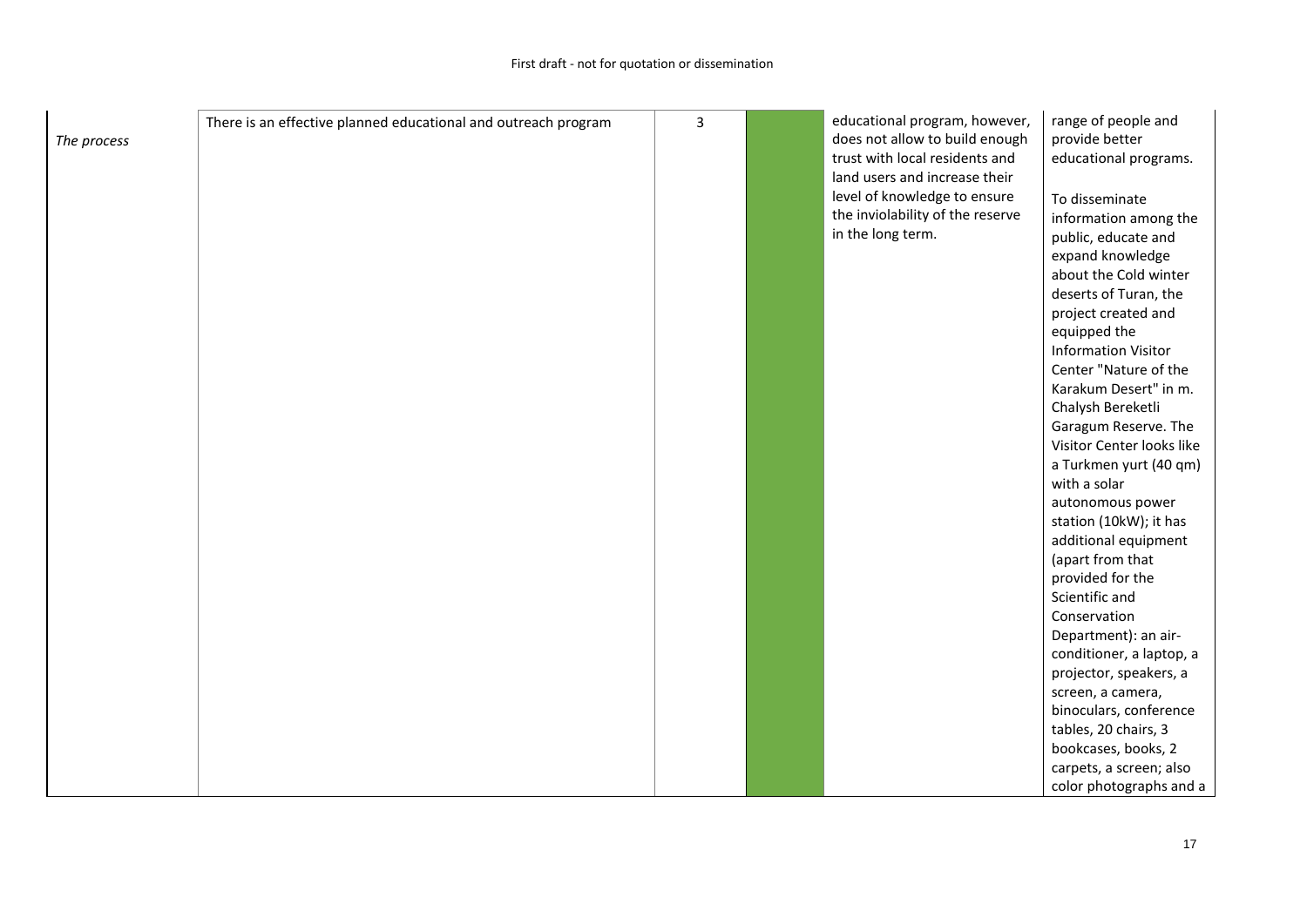|                                             |                                                                                  |                                           |  |                                                                                                                                                                            | map were printed,<br>booklets (in Russian and<br>Turkish) were prepared.<br>and Turkic languages)<br>on 13 species of desert<br>flora and fauna for<br>distribution. In addition<br>souvenir production<br>(glasses, pens,<br>notebooks, calendars<br>on a stand for 2022)<br>with logos of MSF, IKI,<br>CADI was given. The<br>project financed the<br>production of 5<br>information placards for<br>Bereketli Garagum<br>Nature Reserve. |
|---------------------------------------------|----------------------------------------------------------------------------------|-------------------------------------------|--|----------------------------------------------------------------------------------------------------------------------------------------------------------------------------|---------------------------------------------------------------------------------------------------------------------------------------------------------------------------------------------------------------------------------------------------------------------------------------------------------------------------------------------------------------------------------------------------------------------------------------------|
| 21. Regional<br>planning                    | Regional planning is not carried out                                             | 0                                         |  | The reserve is legally protected,<br>and since, with the exception of                                                                                                      |                                                                                                                                                                                                                                                                                                                                                                                                                                             |
| Is this PA taken into                       | Regional planning does not take into account the needs of this PA                | $1\,$                                     |  | cattle grazing in and around the<br>area, there is almost no activity,<br>there is little need to consider<br>the protected area in planning.<br>On the other hand, if the |                                                                                                                                                                                                                                                                                                                                                                                                                                             |
| account in regional<br>planning and does it | Regional planning partially takes into account the long-term needs of<br>this PA | $\overline{2}$                            |  |                                                                                                                                                                            |                                                                                                                                                                                                                                                                                                                                                                                                                                             |
| help meet the<br>objectives?<br>Planning    | Regional planning fully takes into account the long-term needs of this<br>PA     | $\overline{3}$                            |  | situation changes (e.g.<br>transport infrastructure is<br>created), none of the current<br>processes can solve the<br>problem.                                             |                                                                                                                                                                                                                                                                                                                                                                                                                                             |
| Question                                    | <b>Criteria</b>                                                                  | Score: check only one<br>box per question |  | Commentary/explanation                                                                                                                                                     | <b>Next steps</b>                                                                                                                                                                                                                                                                                                                                                                                                                           |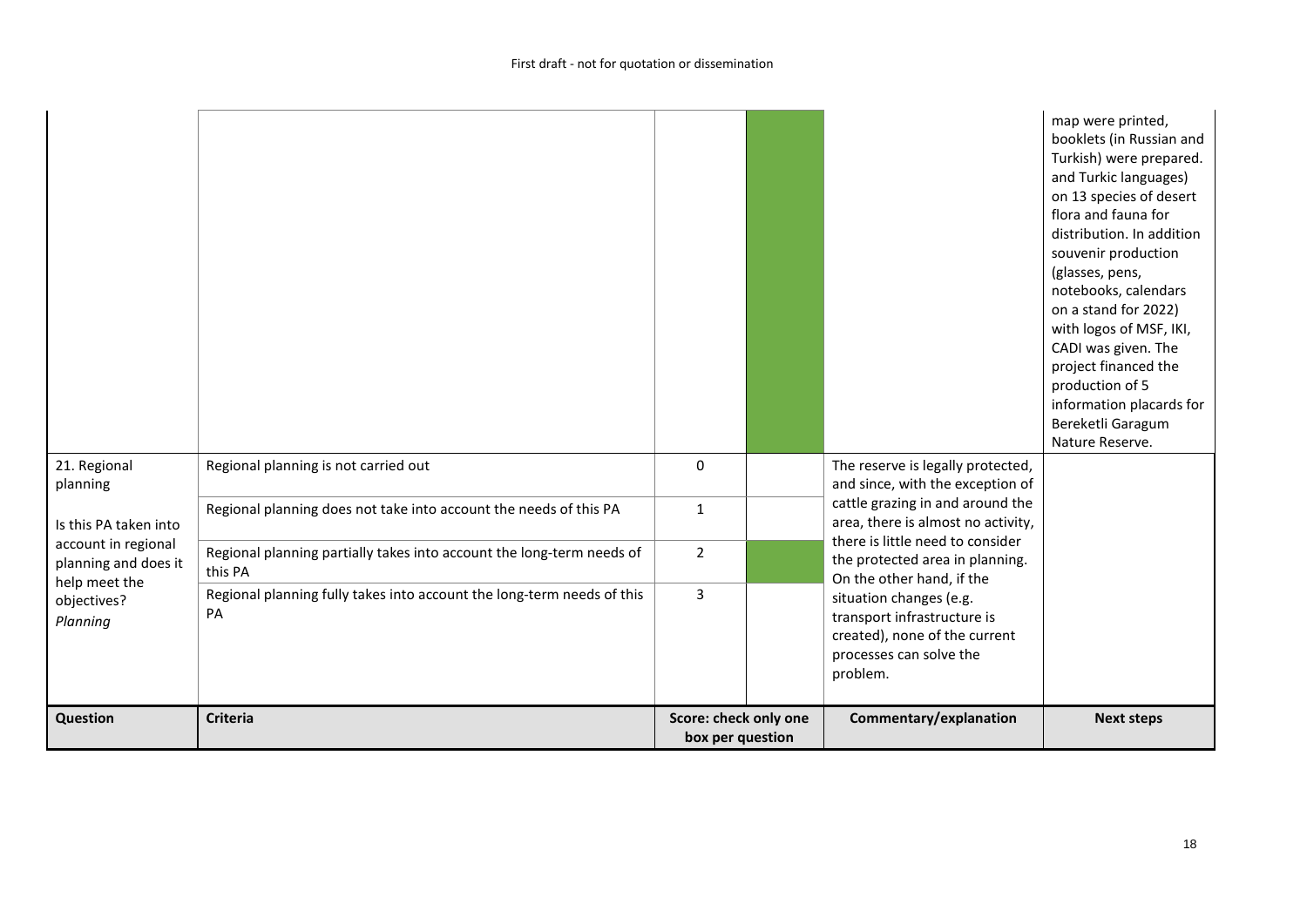| 21a: Land and water<br>use planning for<br>habitat conservation                                                                    | The implementation of watershed or landscape planning and<br>management, which includes a given PA, involves the creation of<br>appropriate environmental conditions (e.g., regulation of water<br>quantity and quality and flow schedule, air pollution control) to<br>preserve appropriate habitats                    |                |                        | This question requires<br>further study, especially<br>in view of climate<br>change. |
|------------------------------------------------------------------------------------------------------------------------------------|--------------------------------------------------------------------------------------------------------------------------------------------------------------------------------------------------------------------------------------------------------------------------------------------------------------------------|----------------|------------------------|--------------------------------------------------------------------------------------|
| 21b: Land and water<br>use planning for<br>connectivity                                                                            | Management of corridors associated with protected areas provides<br>access for wild species to habitats outside protected areas (e.g., in<br>the case of fish that need to move between freshwater pools where<br>they spawn and the sea, or migratory animals)                                                          |                |                        |                                                                                      |
| 21c: Land and water<br>use planning for<br>ecosystem services<br>and species<br>conservation                                       | Planning addresses the needs associated with a particular ecosystem<br>and/or the needs of a particular threatened species at the ecosystem<br>level (e.g., regulating the amount, quality, and schedule of freshwater<br>flows to conserve a particular species, fire prevention to preserve<br>savannah habitat, etc.) |                |                        |                                                                                      |
| 22. Government and<br>commercial<br>structures in the<br>surrounding area                                                          | The PA administration does not come into contact with state or<br>corporate land users in adjacent areas                                                                                                                                                                                                                 | 0              | HAS NOTHING TO DO WITH |                                                                                      |
|                                                                                                                                    | The PA administration has limited contact with state or corporate<br>land users in adjacent areas                                                                                                                                                                                                                        | $\mathbf{1}$   |                        |                                                                                      |
| Is there any<br>interaction with land<br>users in adjacent<br>areas?<br>The process                                                | The PA administration regularly comes into contact with state or<br>corporate land users in adjacent areas, but interacts with them only<br>to a limited extent                                                                                                                                                          | $\overline{2}$ |                        |                                                                                      |
|                                                                                                                                    | The PA administration regularly comes into contact with state or<br>corporate land users in adjacent areas and interacts extensively with<br>them on management issues                                                                                                                                                   | 3              |                        |                                                                                      |
| 23. Indigenous<br>Peoples                                                                                                          | Indigenous peoples and populations with a traditional way of life do<br>not participate in decision-making on the management of the<br>protected area                                                                                                                                                                    | 0              | HAS NOTHING TO DO WITH |                                                                                      |
| Do indigenous<br>peoples and people<br>with a traditional<br>way of life who live<br>or regularly use the<br>land in the protected | Indigenous peoples and populations with a traditional way of life take<br>some part in discussions about governance, but do not participate<br>directly in governance                                                                                                                                                    | $\mathbf{1}$   |                        |                                                                                      |
|                                                                                                                                    | Indigenous peoples and populations with a traditional way of life<br>participate in some management decisions, but their role can be<br>enhanced                                                                                                                                                                         | $\overline{2}$ |                        |                                                                                      |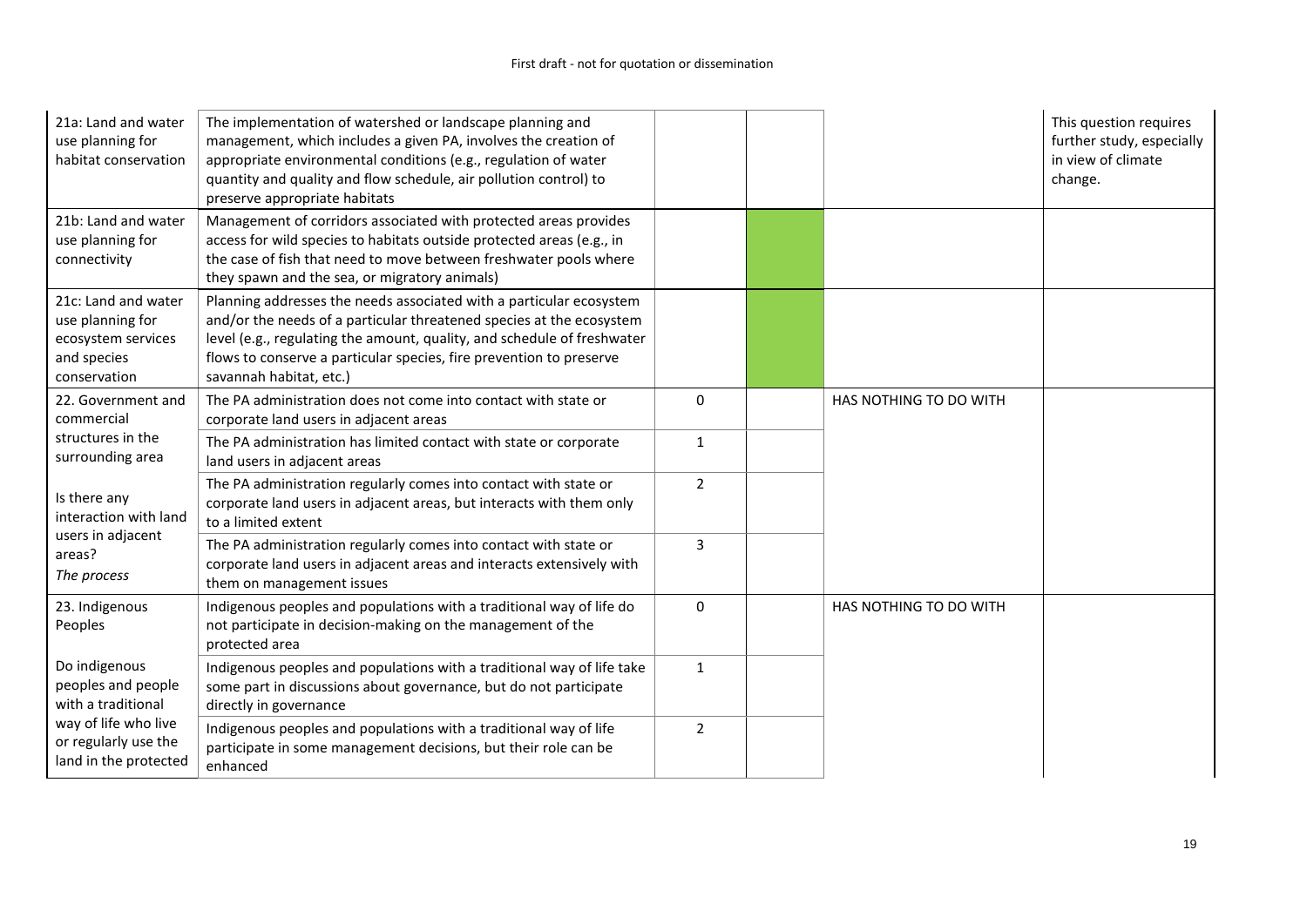| area participate in<br>decision-making on<br>PA management?<br>The process                                      | Indigenous peoples and populations with a traditional way of life are<br>directly involved in all management decisions, i.e., they manage<br>together with the administration. | 3                                         |                                                                                               |                                                                                                                                                                                             |
|-----------------------------------------------------------------------------------------------------------------|--------------------------------------------------------------------------------------------------------------------------------------------------------------------------------|-------------------------------------------|-----------------------------------------------------------------------------------------------|---------------------------------------------------------------------------------------------------------------------------------------------------------------------------------------------|
| Question                                                                                                        | <b>Criteria</b>                                                                                                                                                                | Score: check only one<br>box per question | Commentary/explanation                                                                        | <b>Next steps</b>                                                                                                                                                                           |
| 24. Local population                                                                                            | The local population is not involved in decision-making on the<br>management of the protected area                                                                             | $\Omega$                                  | Reserve employees are in<br>conflict with local residents                                     | Resolving the conflict is<br>one of the most                                                                                                                                                |
| Does the local<br>population living                                                                             | The local population takes some part in discussions of governance,<br>but does not take a direct part in governance                                                            | $\mathbf{1}$                              | because the latter have been<br>cut off from wells, traditional                               | important tasks that is<br>currently not high                                                                                                                                               |
| directly in the<br>protected area or in                                                                         | The local population participates in some management decisions, but<br>their role can be enhanced                                                                              | 2                                         | sources of water on which their<br>livelihood directly depends (less                          | enough on the list of<br>management priorities.                                                                                                                                             |
| its vicinity<br>participate in<br>decision-making on<br>the management of<br>the protected area?<br>The process | The local population is directly involved in all management decisions,<br>i.e., it manages together with the administration.                                                   | $\overline{3}$                            | opportunity to raise cattle)                                                                  | One obvious possible<br>measure that should be<br>studied and budgeted<br>for is piped water<br>delivery, which would<br>allow local residents to<br>have access to water<br>sources again. |
| Additional items Local/Indigenous Peoples                                                                       |                                                                                                                                                                                |                                           |                                                                                               |                                                                                                                                                                                             |
| 24 a. Impact on the<br>local population                                                                         | There is mutual understanding and mutual trust between local<br>and/or indigenous peoples, stakeholders, and the PA administration                                             | $+1$                                      |                                                                                               | See above. The lack of<br>dialogue and mutual                                                                                                                                               |
| 24b. Impact on the<br>local population                                                                          | Programs are implemented to improve the living standards of local<br>people, while at the same time preserving the resources of SPNAs                                          | $+1$                                      |                                                                                               | trust with the local<br>population living in the                                                                                                                                            |
| 24c. Impact on the<br>local population                                                                          | Local and/or indigenous people actively support the work of PAs                                                                                                                | $+1$                                      |                                                                                               | surrounding areas will<br>create long-lasting<br>difficulties if the<br>problem is not<br>addressed.                                                                                        |
| 25. Assessment of<br>economic benefits                                                                          | The creation of SPNAs has limited economic development<br>opportunities for local people                                                                                       | $\Omega$                                  | (However, consider the fact<br>that the loss of access to wells<br>discussed in the preceding | As in the previous<br>paragraphs, providing<br>water to the local                                                                                                                           |
| Does the PA bring<br>economic benefits to                                                                       | The creation of protected areas has had neither a positive nor a<br>negative impact on the local economy                                                                       | $\mathbf{1}$                              | paragraphs was seen as a cause<br>of the decline in local incomes.)                           | population is one of the<br>priority tasks.                                                                                                                                                 |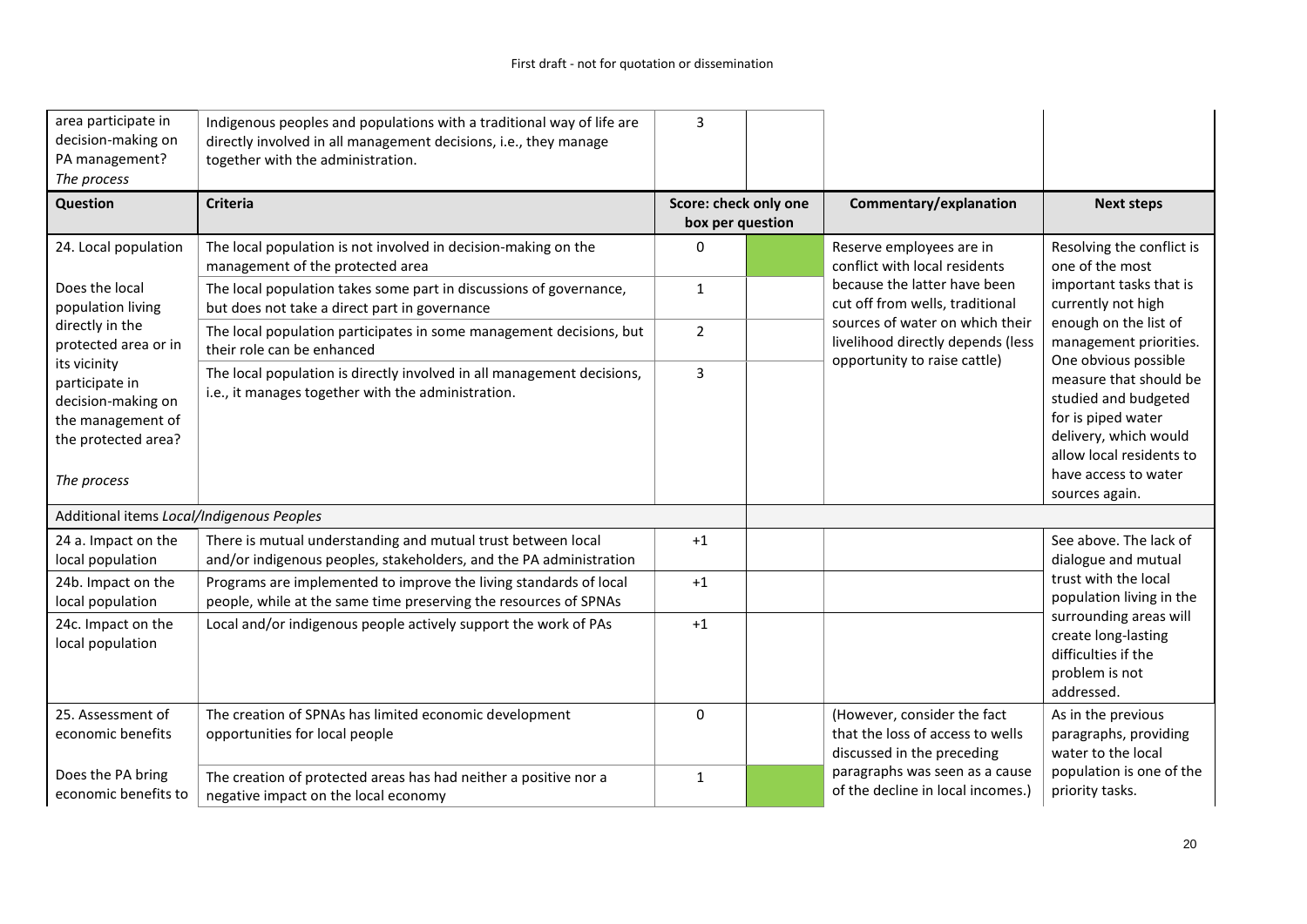| the local population<br>(i.e., do they receive                                        | The local population receives insignificant economic benefits from<br>protected areas                                                                                                                                 | $\overline{2}$                            |                                                                                                  |                                                                                                    |
|---------------------------------------------------------------------------------------|-----------------------------------------------------------------------------------------------------------------------------------------------------------------------------------------------------------------------|-------------------------------------------|--------------------------------------------------------------------------------------------------|----------------------------------------------------------------------------------------------------|
| income from the PA,<br>work in it, use the<br>environmental<br>services it provides)? | The local population receives significant or major economic benefits<br>from activities in and around the PAs (e.g., job creation for local<br>residents, commercial tours organized by local tour operators, etc.).) | 3                                         |                                                                                                  |                                                                                                    |
| Results                                                                               |                                                                                                                                                                                                                       |                                           |                                                                                                  |                                                                                                    |
| <b>Question</b>                                                                       | <b>Criteria</b>                                                                                                                                                                                                       | Score: check only one<br>box per question | Commentary/explanation                                                                           | <b>Next steps</b>                                                                                  |
| 26. Monitoring and<br>evaluation                                                      | Monitoring and evaluation are not carried out in this protected area                                                                                                                                                  | $\mathbf{0}$                              |                                                                                                  | Despite the high praise<br>from participants, the                                                  |
| Is the effectiveness<br>of management<br>improvement                                  | Some monitoring and evaluation work is done on an "as needed"<br>basis, but there is no overall strategy and/or regular collection of<br>results                                                                      | $\mathbf{1}$                              |                                                                                                  | standard observations<br>that are still being made<br>in the preserve indicate<br>that it is worth |
| measures<br>evaluated?                                                                | A system of monitoring and evaluation has been developed for this<br>protected area, but their results do not affect the effectiveness of<br>management                                                               | $\mathfrak{p}$                            |                                                                                                  | continuing to invest<br>resources in these<br>areas.                                               |
| Planning/process                                                                      | This PA has a quality monitoring and evaluation system that is used in<br>adaptive management                                                                                                                         | 3                                         |                                                                                                  |                                                                                                    |
| 27. Infrastructure for<br>receiving visitors                                          | The PA has no infrastructure for visitors, despite the obvious need for<br>its creation                                                                                                                               | $\mathbf{0}$                              | Neither the administrative<br>building in Ashgabat nor the<br>nursery in Chalysh have yet        | It will be appropriate to<br>create a basic<br>infrastructure in the                               |
| Is there a quality<br>infrastructure for<br>receiving visitors?                       | The infrastructure and level of services do not match the existing flow<br>of visitors                                                                                                                                | 1                                         | been adapted to properly<br>receive visitors.                                                    | nursery.<br>At the moment, serious<br>investment in this area                                      |
|                                                                                       | The infrastructure and level of services are appropriate for the<br>current flow of visitors, but they can still be improved                                                                                          | $\mathcal{P}$                             | Only 50 people visit the reserve<br>and nursery each year (for<br>scientific purposes - on their | is not justified due to<br>low attendance.                                                         |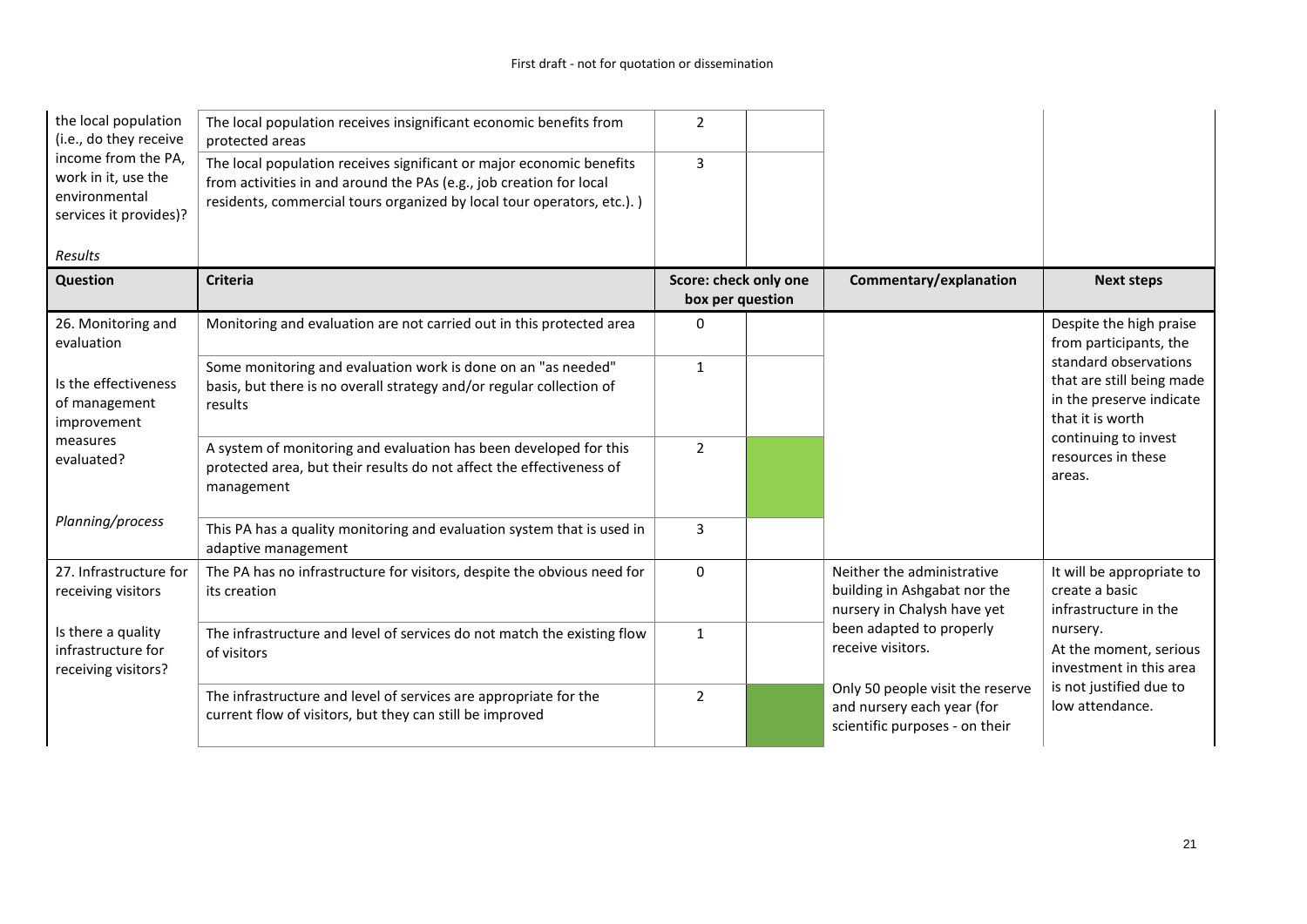| Returns                                     | The infrastructure and level of services perfectly matches the existing<br>flow of visitors                                                                                                  | 3                                         | own initiative or by<br>assignment).                           | In connection with the<br>nomination of the site<br>for inclusion on the<br><b>UNESCO World Heritage</b><br>List, it will be advisable<br>to develop and<br>implement a curriculum<br>for eco-education and<br>public awareness, which<br>will help improve the<br>relationship between<br>the reserve and local<br>residents and enhance<br>the educational<br>functions of the<br>protected area. |
|---------------------------------------------|----------------------------------------------------------------------------------------------------------------------------------------------------------------------------------------------|-------------------------------------------|----------------------------------------------------------------|-----------------------------------------------------------------------------------------------------------------------------------------------------------------------------------------------------------------------------------------------------------------------------------------------------------------------------------------------------------------------------------------------------|
| <b>Question</b>                             | <b>Criteria</b>                                                                                                                                                                              | Score: check only one<br>box per question | Commentary/explanation                                         | <b>Next steps</b>                                                                                                                                                                                                                                                                                                                                                                                   |
| 28. Commercial                              |                                                                                                                                                                                              |                                           |                                                                |                                                                                                                                                                                                                                                                                                                                                                                                     |
| tourism                                     | Tour operators, who use the services of the PA, and its administration<br>do not interact or interact practically with each other                                                            | $\Omega$                                  | There is practically no tourism<br>in this part, and it is not | At this stage, it is not<br>advisable to invest in                                                                                                                                                                                                                                                                                                                                                  |
| Do commercial tour<br>operators contribute  | There is some interaction between the administration and tour<br>operators, but their cooperation is limited to the area of<br>administrative and organizational issues                      | $\mathbf{1}$                              | developed at all on the territory<br>of the reserve            | the development of<br>ecotourism; due to the<br>strict visa regime in                                                                                                                                                                                                                                                                                                                               |
| to management<br>efficiency?<br>The process | The administration and tour operators cooperate with each other on<br>a limited scale in order to improve the level of service to visitors and<br>preserve the values of the protected areas | $\overline{2}$                            |                                                                | force, tourism in the<br>country is limited to<br>short group tours,                                                                                                                                                                                                                                                                                                                                |
|                                             | The administration and tour operators fully cooperate with each<br>other in order to improve the level of service for visitors and preserve<br>the values of protected areas                 | 3                                         |                                                                | mainly for the purpose<br>of visiting cultural sites.<br>There are more<br>affordable options if<br>you want to visit natural<br>sites.                                                                                                                                                                                                                                                             |